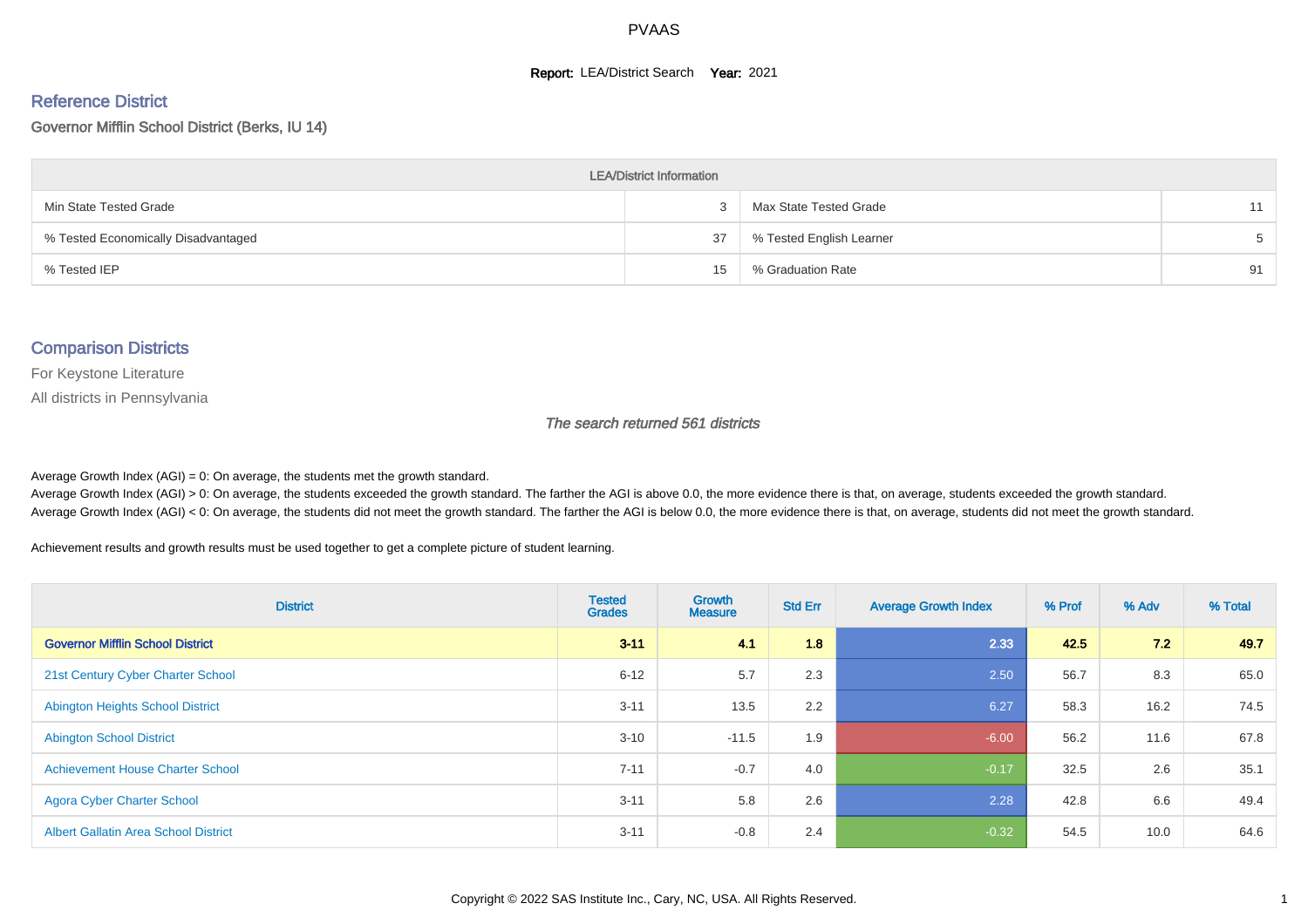| <b>District</b>                          | <b>Tested</b><br><b>Grades</b> | <b>Growth</b><br><b>Measure</b> | <b>Std Err</b> | <b>Average Growth Index</b> | % Prof | % Adv   | % Total |
|------------------------------------------|--------------------------------|---------------------------------|----------------|-----------------------------|--------|---------|---------|
| <b>Governor Mifflin School District</b>  | $3 - 11$                       | 4.1                             | 1.8            | 2.33                        | 42.5   | 7.2     | 49.7    |
| <b>Aliquippa School District</b>         | $3 - 11$                       | $-9.0$                          | 4.2            | $-2.14$                     | 11.0   | $0.0\,$ | 11.0    |
| <b>Allegheny Valley School District</b>  | $3 - 11$                       | 8.5                             | 3.9            | 2.17                        | 53.1   | 12.2    | 65.3    |
| Allegheny-Clarion Valley School District | $3 - 10$                       | 7.8                             | 4.7            | 1.65                        | 53.3   | 3.3     | 56.7    |
| <b>Allentown City School District</b>    | $3 - 12$                       | 5.3                             | 1.4            | 3.88                        | 25.3   | 2.7     | 28.0    |
| <b>Altoona Area School District</b>      | $3 - 12$                       | 3.3                             | 1.6            | 1.99                        | 47.7   | 8.2     | 55.9    |
| Ambridge Area School District            | $3 - 12$                       | 9.1                             | 2.6            | 3.46                        | 50.4   | 10.7    | 61.1    |
| <b>Annville-Cleona School District</b>   | $3 - 12$                       | $-12.1$                         | 2.7            | $-4.46$                     | 34.9   | 7.8     | 42.6    |
| <b>Antietam School District</b>          | $3 - 10$                       | $-4.3$                          | 3.8            | $-1.13$                     | 36.4   | 5.4     | 41.8    |
| <b>Apollo-Ridge School District</b>      | $3 - 12$                       | $-4.7$                          | 3.7            | $-1.24$                     | 50.0   | 10.0    | 60.0    |
| <b>Armstrong School District</b>         | $3 - 11$                       | 2.6                             | 1.7            | 1.53                        | 51.5   | 6.1     | 57.6    |
| <b>Athens Area School District</b>       | $3 - 11$                       | 1.6                             | 2.5            | 0.64                        | 46.9   | 7.6     | 54.5    |
| <b>Austin Area School District</b>       | $3 - 11$                       | $-5.7$                          | 6.4            | $-0.90$                     | 33.3   | 5.6     | 38.9    |
| <b>Avella Area School District</b>       | $3 - 12$                       | $-0.3$                          | 4.7            | $-0.05$                     | 49.3   | 14.5    | 63.8    |
| <b>Avon Grove Charter School</b>         | $3 - 11$                       | 9.0                             | 2.9            | 3.13                        | 58.8   | 16.7    | 75.5    |
| <b>Avon Grove School District</b>        | $3 - 10$                       | 10.0                            | 1.6            | 6.26                        | 56.3   | 18.6    | 74.9    |
| <b>Avonworth School District</b>         | $3 - 10$                       | $-12.6$                         | 3.1            | $-4.01$                     | 59.8   | 4.6     | 64.4    |
| <b>Bald Eagle Area School District</b>   | $3 - 11$                       | $-2.1$                          | 2.7            | $-0.75$                     | 48.4   | 9.4     | 57.7    |
| <b>Baldwin-Whitehall School District</b> | $3 - 11$                       | 1.8                             | 1.9            | 0.94                        | 58.6   | 8.6     | 67.1    |
| <b>Bangor Area School District</b>       | $3 - 12$                       | $-0.9$                          | 2.0            | $-0.43$                     | 44.3   | 4.7     | 49.0    |
| <b>Beaver Area School District</b>       | $3 - 10$                       | 4.7                             | 2.4            | 1.94                        | 57.4   | 16.8    | 74.2    |
| <b>Bedford Area School District</b>      | $3 - 11$                       | 2.5                             | 2.6            | 0.93                        | 48.5   | 10.0    | 58.5    |
| <b>Belle Vernon Area School District</b> | $3 - 11$                       | 6.5                             | 2.6            | 2.44                        | 55.6   | 11.1    | 66.7    |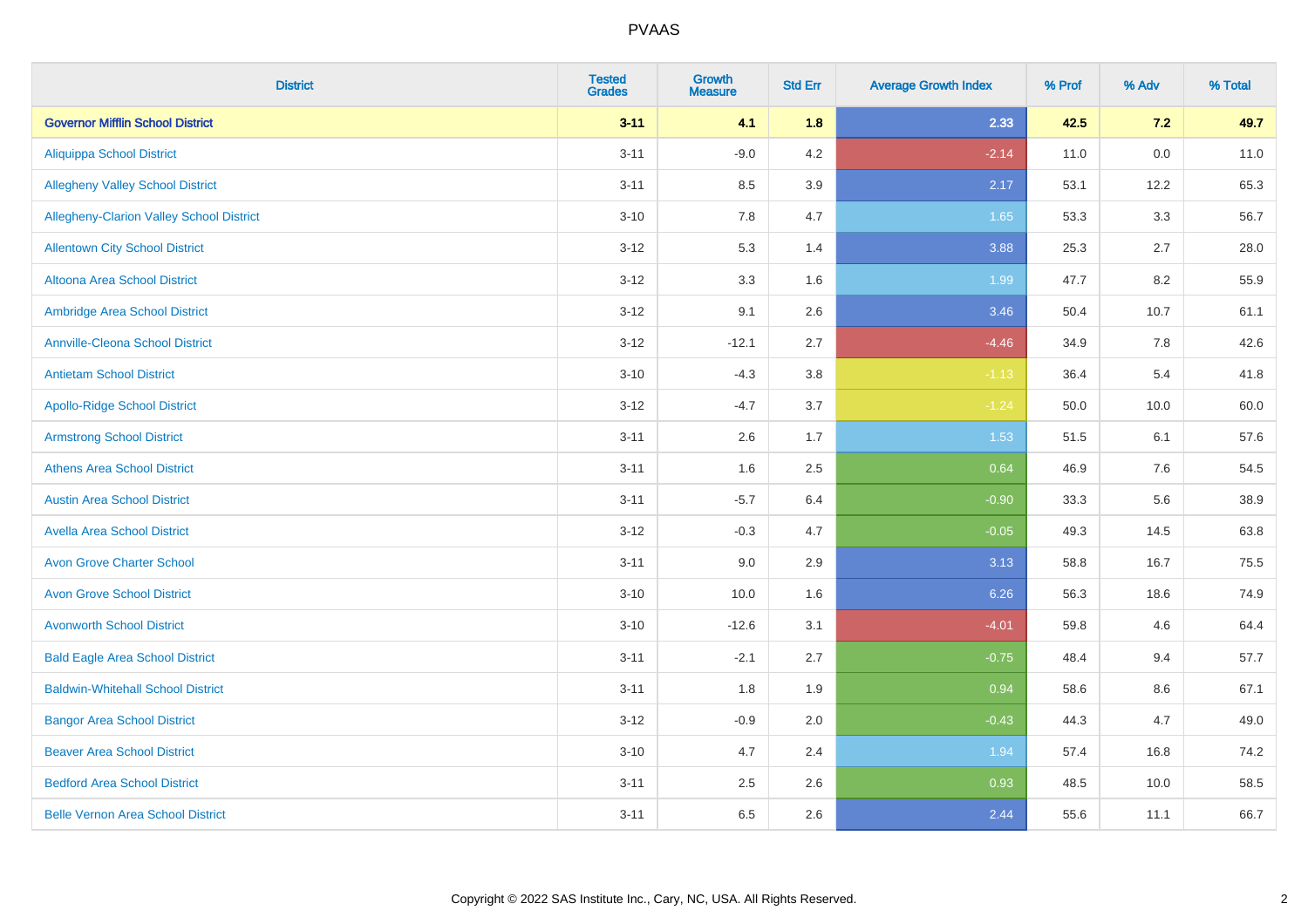| <b>District</b>                              | <b>Tested</b><br><b>Grades</b> | <b>Growth</b><br><b>Measure</b> | <b>Std Err</b> | <b>Average Growth Index</b> | % Prof | % Adv | % Total |
|----------------------------------------------|--------------------------------|---------------------------------|----------------|-----------------------------|--------|-------|---------|
| <b>Governor Mifflin School District</b>      | $3 - 11$                       | 4.1                             | 1.8            | 2.33                        | 42.5   | 7.2   | 49.7    |
| <b>Bellefonte Area School District</b>       | $3 - 11$                       | $-0.4$                          | 2.2            | $-0.17$                     | 47.6   | 10.6  | 58.2    |
| <b>Bellwood-Antis School District</b>        | $3 - 10$                       | $-1.2$                          | 3.2            | $-0.39$                     | 55.1   | 10.1  | 65.2    |
| <b>Belmont Charter School</b>                | $3 - 10$                       | 16.0                            | 6.5            | 2.45                        | 64.3   | 0.0   | 64.3    |
| <b>Bensalem Township School District</b>     | $3 - 11$                       | 1.6                             | 1.6            | 0.98                        | 38.8   | 8.3   | 47.1    |
| <b>Benton Area School District</b>           | $3 - 10$                       | $-9.7$                          | 4.5            | $-2.18$                     | 43.2   | 5.4   | 48.6    |
| <b>Bentworth School District</b>             | $3 - 11$                       | 5.7                             | 3.2            | 1.75                        | 44.2   | 19.5  | 63.6    |
| <b>Berlin Brothersvalley School District</b> | $3 - 11$                       | 4.0                             | 4.2            | 0.96                        | 48.8   | 14.0  | 62.8    |
| <b>Bermudian Springs School District</b>     | $3 - 11$                       | $-5.5$                          | 2.9            | $-1.94$                     | 56.4   | 6.8   | 63.2    |
| <b>Berwick Area School District</b>          | $3 - 11$                       | $-9.3$                          | 2.6            | $-3.59$                     | 42.1   | 5.5   | 47.6    |
| <b>Bethel Park School District</b>           | $3 - 11$                       | 5.6                             | 1.8            | 3.18                        | 65.3   | 18.6  | 83.9    |
| <b>Bethlehem Area School District</b>        | $3 - 11$                       | 9.3                             | 1.1            | 8.15                        | 44.7   | 12.0  | 56.7    |
| <b>Bethlehem-Center School District</b>      | $3 - 10$                       | 8.1                             | 3.3            | 2.46                        | 35.1   | 1.4   | 36.5    |
| <b>Big Beaver Falls Area School District</b> | $3 - 11$                       | $-3.9$                          | 3.3            | $-1.18$                     | 34.1   | 3.5   | 37.6    |
| <b>Big Spring School District</b>            | $3 - 11$                       | $-9.8$                          | 2.4            | $-4.00$                     | 38.6   | 8.9   | 47.5    |
| <b>Blackhawk School District</b>             | $3 - 11$                       | 4.7                             | 2.3            | 2.01                        | 55.8   | 8.8   | 64.6    |
| <b>Blacklick Valley School District</b>      | $3 - 11$                       | 8.0                             | 4.3            | 1.85                        | 34.1   | 0.0   | 34.1    |
| <b>Blairsville-Saltsburg School District</b> | $3 - 11$                       | $-8.0$                          | 3.0            | $-2.68$                     | 37.3   | 7.0   | 44.3    |
| <b>Bloomsburg Area School District</b>       | $3 - 10$                       | 0.7                             | 3.0            | 0.23                        | 55.9   | 11.8  | 67.6    |
| <b>Blue Mountain School District</b>         | $3 - 10$                       | $-5.8$                          | 2.3            | $-2.56$                     | 46.6   | 8.5   | 55.1    |
| <b>Blue Ridge School District</b>            | $3 - 11$                       | $-0.5$                          | 3.6            | $-0.12$                     | 44.6   | 3.1   | 47.7    |
| <b>Boyertown Area School District</b>        | $3 - 11$                       | $-4.7$                          | 1.5            | $-3.17$                     | 55.2   | 11.3  | 66.5    |
| <b>Bradford Area School District</b>         | $3 - 12$                       | $-9.3$                          | 2.4            | $-3.87$                     | 45.8   | 8.3   | 54.2    |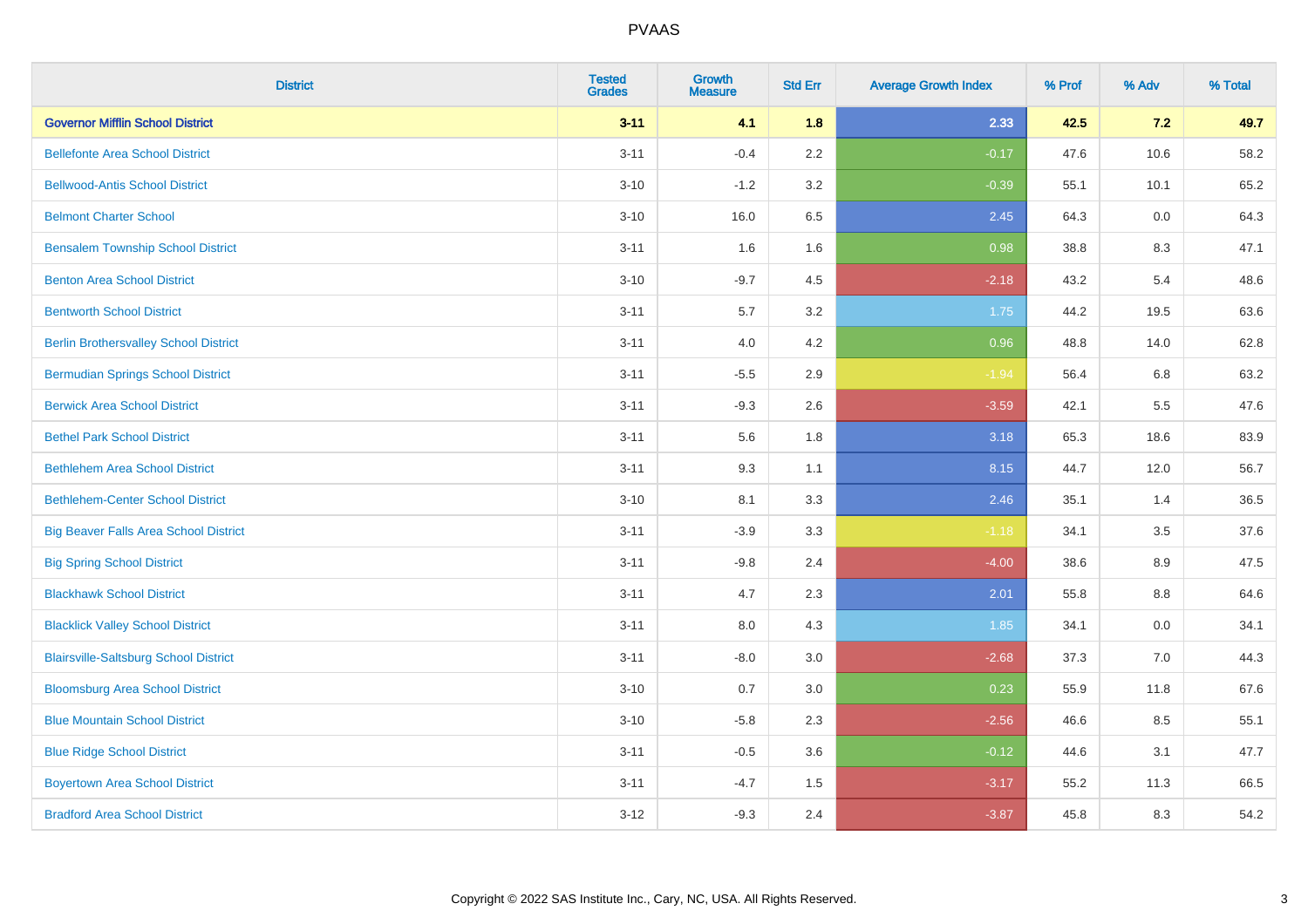| <b>District</b>                                 | <b>Tested</b><br><b>Grades</b> | <b>Growth</b><br><b>Measure</b> | <b>Std Err</b> | <b>Average Growth Index</b> | % Prof | % Adv   | % Total |
|-------------------------------------------------|--------------------------------|---------------------------------|----------------|-----------------------------|--------|---------|---------|
| <b>Governor Mifflin School District</b>         | $3 - 11$                       | 4.1                             | 1.8            | 2.33                        | 42.5   | 7.2     | 49.7    |
| <b>Brandywine Heights Area School District</b>  | $3 - 11$                       | $-4.9$                          | 2.7            | $-1.81$                     | 49.2   | $8.2\,$ | 57.4    |
| <b>Brentwood Borough School District</b>        | $3 - 11$                       | $-5.3$                          | 3.0            | $-1.72$                     | 52.0   | 6.1     | 58.2    |
| <b>Bristol Borough School District</b>          | $3 - 12$                       | $-4.3$                          | 3.4            | $-1.27$                     | 39.7   | 1.3     | 41.0    |
| <b>Bristol Township School District</b>         | $3 - 11$                       | $-13.9$                         | 2.0            | $-7.05$                     | 31.0   | 3.7     | 34.7    |
| <b>Brockway Area School District</b>            | $3 - 11$                       | 0.6                             | 3.6            | 0.16                        | 49.2   | 7.7     | 56.9    |
| <b>Brookville Area School District</b>          | $3 - 11$                       | 6.9                             | 3.0            | 2.30                        | 55.2   | 15.6    | 70.8    |
| <b>Brownsville Area School District</b>         | $3 - 12$                       | $-7.2$                          | 3.9            | $-1.83$                     | 34.4   | 6.1     | 40.5    |
| <b>Bucks County Technical High School</b>       | $9 - 10$                       | $-12.0$                         | 2.5            | $-4.84$                     | 35.9   | 3.2     | 39.2    |
| <b>Burgettstown Area School District</b>        | $3 - 11$                       | $-2.1$                          | 3.4            | $-0.62$                     | 50.0   | 1.4     | 51.4    |
| <b>Burrell School District</b>                  | $3 - 11$                       | 4.5                             | 3.1            | 1.48                        | 58.5   | 13.8    | 72.3    |
| <b>Butler Area School District</b>              | $3 - 11$                       | $-6.5$                          | 1.5            | $-4.26$                     | 42.5   | 9.4     | 51.9    |
| <b>California Area School District</b>          | $3 - 10$                       | $-7.3$                          | 3.6            | $-2.02$                     | 42.6   | $9.8\,$ | 52.5    |
| <b>Cambria Heights School District</b>          | $3 - 10$                       | $-4.1$                          | 3.1            | $-1.32$                     | 51.0   | 6.0     | 57.0    |
| <b>Camp Hill School District</b>                | $3 - 12$                       | 2.3                             | 3.0            | 0.78                        | 53.6   | 17.5    | 71.1    |
| <b>Canon-Mcmillan School District</b>           | $3 - 11$                       | $-0.8$                          | 1.6            | $-0.50$                     | 58.7   | 15.9    | 74.6    |
| <b>Canton Area School District</b>              | $3 - 11$                       | $-5.5$                          | 3.2            | $-1.75$                     | 40.7   | 2.3     | 43.0    |
| Capital Area School for the Arts Charter School | $9 - 11$                       | 5.8                             | 4.1            | 1.39                        | 59.3   | 18.6    | 78.0    |
| <b>Carbon Career &amp; Technical Institute</b>  | $9 - 11$                       | $-5.7$                          | 3.6            | $-1.59$                     | 34.5   | 1.2     | 35.7    |
| <b>Carbondale Area School District</b>          | $3 - 10$                       | 7.4                             | 3.3            | 2.25                        | 56.6   | 2.6     | 59.2    |
| <b>Carlisle Area School District</b>            | $3 - 11$                       | $-5.3$                          | 1.9            | $-2.81$                     | 54.0   | 6.3     | 60.3    |
| <b>Carlynton School District</b>                | $3 - 11$                       | 7.3                             | 3.3            | 2.22                        | 41.0   | 10.5    | 51.6    |
| <b>Carmichaels Area School District</b>         | $3 - 10$                       | $-9.3$                          | 3.3            | $-2.81$                     | 35.1   | 1.4     | 36.5    |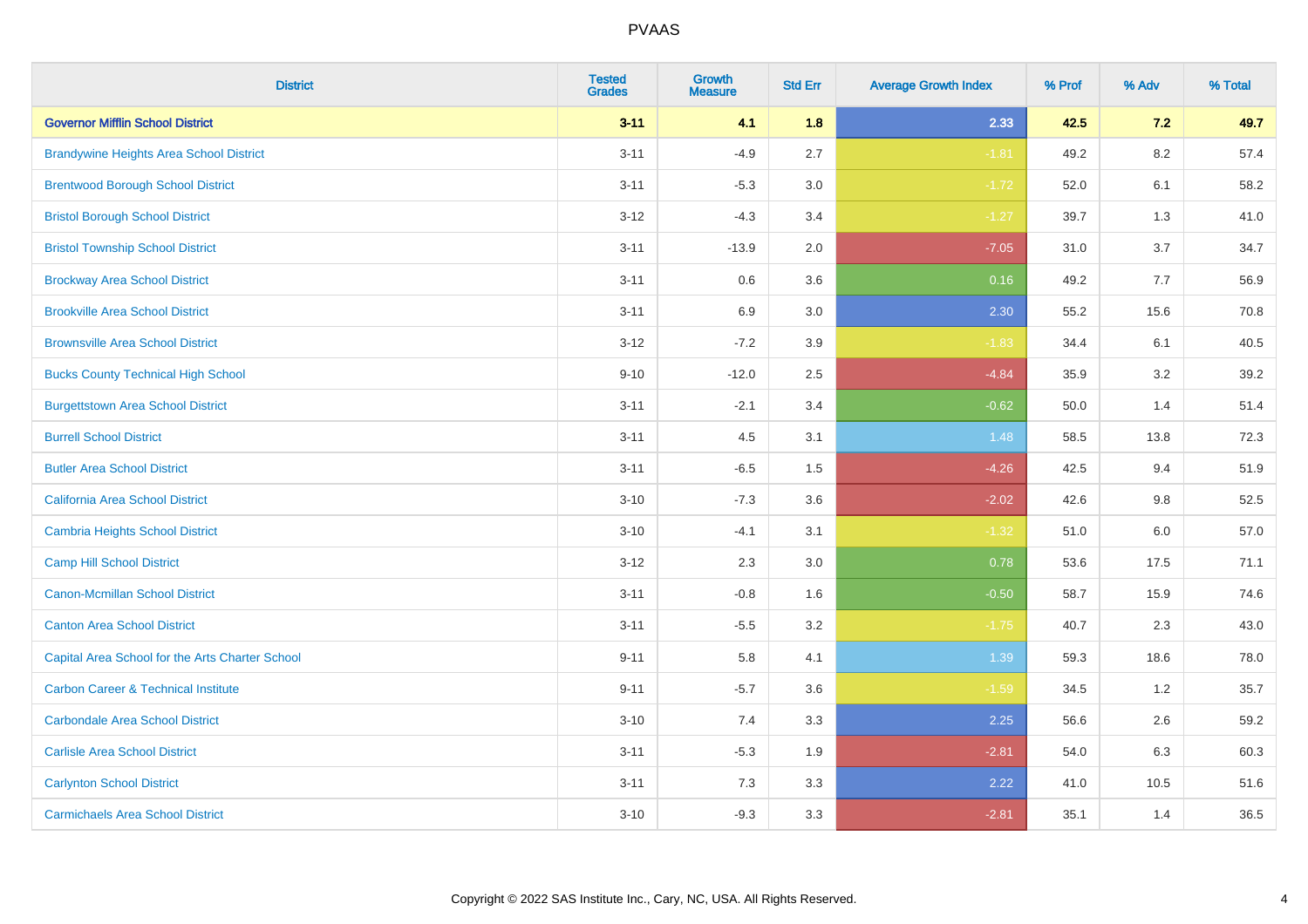| <b>District</b>                                         | <b>Tested</b><br><b>Grades</b> | <b>Growth</b><br><b>Measure</b> | <b>Std Err</b> | <b>Average Growth Index</b> | % Prof | % Adv | % Total |
|---------------------------------------------------------|--------------------------------|---------------------------------|----------------|-----------------------------|--------|-------|---------|
| <b>Governor Mifflin School District</b>                 | $3 - 11$                       | 4.1                             | 1.8            | 2.33                        | 42.5   | 7.2   | 49.7    |
| Catasauqua Area School District                         | $3 - 12$                       | $-12.1$                         | 3.0            | $-4.00$                     | 36.8   | 7.6   | 44.3    |
| <b>Centennial School District</b>                       | $3 - 10$                       | 7.1                             | 1.7            | 4.29                        | 50.1   | 8.7   | 58.9    |
| Center For Student Learning Charter School At Pennsbury | $6 - 12$                       | $-2.9$                          | 6.1            | $-0.47$                     | 42.9   | 0.0   | 42.9    |
| <b>Central Bucks School District</b>                    | $3 - 11$                       | 1.6                             | 0.9            | 1.66                        | 63.0   | 16.8  | 79.8    |
| <b>Central Cambria School District</b>                  | $3 - 11$                       | $3.0\,$                         | 2.5            | 1.17                        | 56.2   | 9.7   | 66.0    |
| <b>Central Columbia School District</b>                 | $3 - 12$                       | $-4.8$                          | 2.6            | $-1.86$                     | 53.7   | 14.8  | 68.5    |
| <b>Central Dauphin School District</b>                  | $3 - 11$                       | 4.4                             | 1.3            | 3.32                        | 53.3   | 7.4   | 60.7    |
| <b>Central Fulton School District</b>                   | $3 - 11$                       | $-0.5$                          | 3.5            | $-0.14$                     | 51.4   | 8.6   | 60.0    |
| <b>Central Greene School District</b>                   | $3 - 11$                       | $-1.6$                          | 2.8            | $-0.55$                     | 54.2   | 2.8   | 57.0    |
| <b>Central Valley School District</b>                   | $3 - 10$                       | 4.8                             | 2.4            | 1.98                        | 56.9   | 9.0   | 65.9    |
| <b>Central York School District</b>                     | $3 - 12$                       | 12.3                            | 1.7            | 7.20                        | 55.5   | 11.5  | 67.0    |
| <b>Chambersburg Area School District</b>                | $3 - 11$                       | $-9.5$                          | 1.3            | $-7.20$                     | 42.7   | 8.6   | 51.4    |
| <b>Charleroi School District</b>                        | $3 - 11$                       | $-2.6$                          | 3.0            | $-0.86$                     | 55.7   | 7.4   | 63.1    |
| <b>Chartiers Valley School District</b>                 | $3 - 11$                       | $-1.7$                          | 2.0            | $-0.81$                     | 54.7   | 8.4   | 63.1    |
| <b>Chartiers-Houston School District</b>                | $3 - 10$                       | $-8.6$                          | 3.5            | $-2.41$                     | 59.7   | 4.5   | 64.2    |
| <b>Cheltenham School District</b>                       | $3 - 11$                       | $-1.4$                          | 2.1            | $-0.67$                     | 46.1   | 10.0  | 56.1    |
| <b>Chester Charter Scholars Academy Charter School</b>  | $3 - 12$                       | 8.4                             | 4.1            | 2.03                        | 23.4   | 0.0   | 23.4    |
| <b>Chester-Upland School District</b>                   | $3 - 11$                       | $-0.3$                          | 2.7            | $-0.09$                     | 13.8   | 0.8   | 14.6    |
| <b>Chestnut Ridge School District</b>                   | $3 - 12$                       | $-3.4$                          | 2.9            | $-1.17$                     | 46.6   | 5.8   | 52.4    |
| <b>Chichester School District</b>                       | $3 - 11$                       | $-2.7$                          | 2.3            | $-1.17$                     | 44.6   | 6.6   | 51.2    |
| <b>City CHS</b>                                         | $10 - 11$                      | 13.6                            | 2.7            | 5.12                        | 45.8   | 3.0   | 48.8    |
| <b>Clairton City School District</b>                    | $3 - 11$                       | 3.5                             | 3.7            | 0.95                        | 13.4   | 0.0   | 13.4    |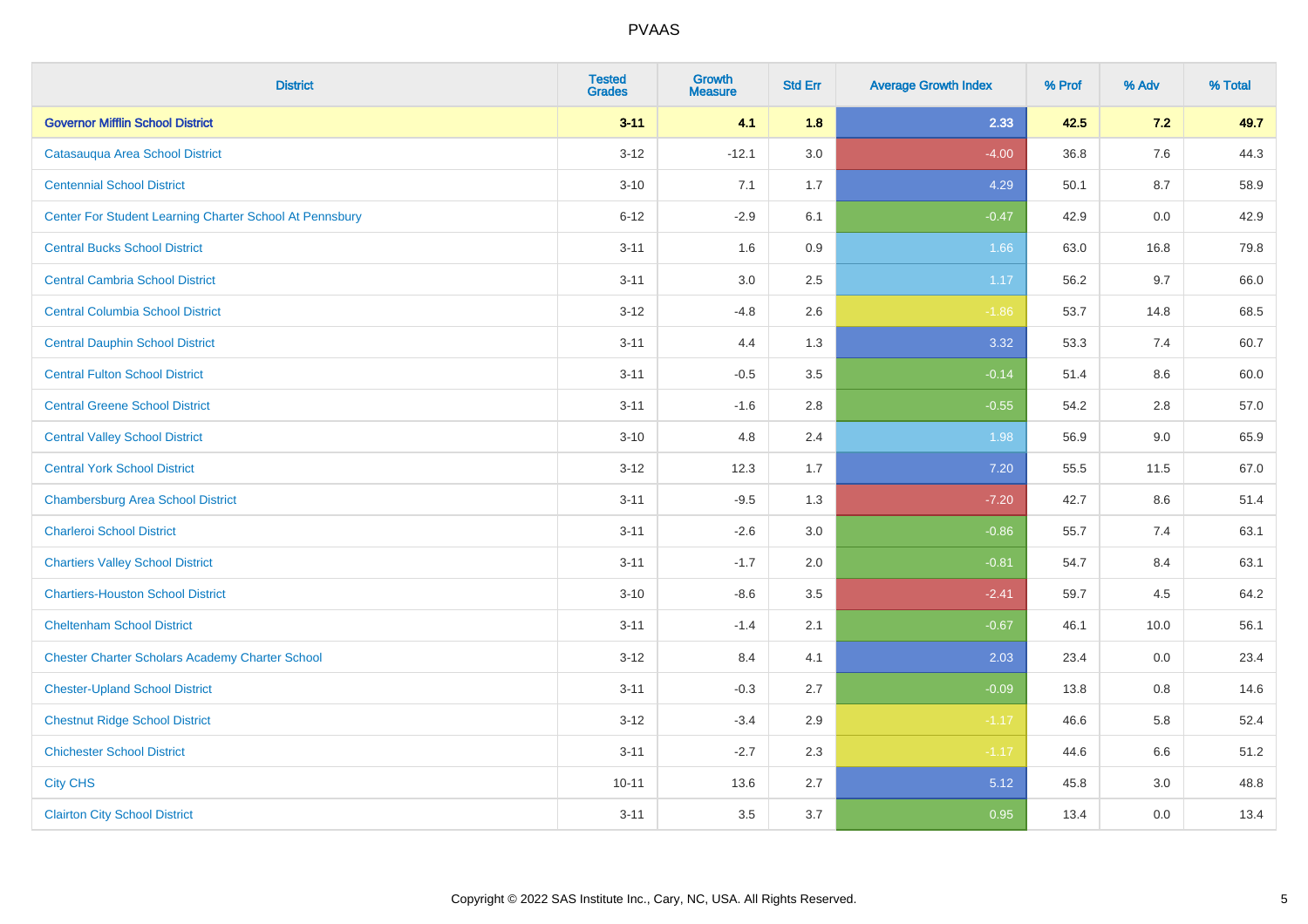| <b>District</b>                                  | <b>Tested</b><br><b>Grades</b> | Growth<br><b>Measure</b> | <b>Std Err</b> | <b>Average Growth Index</b> | % Prof | % Adv   | % Total |
|--------------------------------------------------|--------------------------------|--------------------------|----------------|-----------------------------|--------|---------|---------|
| <b>Governor Mifflin School District</b>          | $3 - 11$                       | 4.1                      | 1.8            | 2.33                        | 42.5   | 7.2     | 49.7    |
| <b>Clarion Area School District</b>              | $3 - 11$                       | 10.3                     | 4.1            | 2.51                        | 45.4   | 14.6    | 60.0    |
| <b>Clarion-Limestone Area School District</b>    | $3-12$                         | $-2.5$                   | 4.1            | $-0.60$                     | 56.8   | 6.8     | 63.6    |
| <b>Claysburg-Kimmel School District</b>          | $3 - 11$                       | $-5.7$                   | 4.0            | $-1.42$                     | 42.9   | $8.2\,$ | 51.0    |
| <b>Clearfield Area School District</b>           | $3 - 10$                       | $-9.4$                   | 2.6            | $-3.56$                     | 43.0   | 3.1     | 46.1    |
| <b>Coatesville Area School District</b>          | $3 - 11$                       | $-4.4$                   | 1.7            | $-2.62$                     | 36.3   | 4.2     | 40.5    |
| <b>Cocalico School District</b>                  | $3 - 11$                       | 10.6                     | 2.0            | 5.18                        | 50.8   | 14.1    | 64.8    |
| <b>Collegium Charter School</b>                  | $3 - 10$                       | 5.9                      | 2.5            | 2.33                        | 38.1   | 7.9     | 46.0    |
| <b>Colonial School District</b>                  | $3 - 11$                       | 14.0                     | 1.7            | 8.21                        | 60.2   | 19.6    | 79.8    |
| <b>Columbia Borough School District</b>          | $3 - 12$                       | $-3.1$                   | 3.5            | $-0.89$                     | 29.5   | 1.9     | 31.4    |
| <b>Columbia-Montour AVTS</b>                     | $9 - 10$                       | $-12.5$                  | 3.0            | $-4.16$                     | 22.3   | 0.6     | 22.9    |
| <b>Commodore Perry School District</b>           | $3 - 11$                       | 3.2                      | 5.5            | 0.58                        | 58.3   | 0.0     | 58.3    |
| Commonwealth Charter Academy Charter School      | $3 - 10$                       | 9.1                      | 1.9            | 4.90                        | 47.2   | 9.1     | 56.3    |
| Community Academy Of Philadelphia Charter School | $3 - 11$                       | 5.8                      | 2.7            | 2.12                        | 26.7   | 0.9     | 27.6    |
| <b>Conemaugh Township Area School District</b>   | $3-12$                         | $-3.7$                   | 3.4            | $-1.09$                     | 53.8   | 17.6    | 71.4    |
| <b>Conemaugh Valley School District</b>          | $3 - 12$                       | $-3.2$                   | 4.1            | $-0.78$                     | 48.2   | 5.6     | 53.7    |
| <b>Conestoga Valley School District</b>          | $3 - 11$                       | 8.7                      | 1.8            | 4.69                        | 60.3   | 13.5    | 73.8    |
| <b>Conewago Valley School District</b>           | $3-12$                         | $-0.9$                   | 2.0            | $-0.45$                     | 51.7   | 9.6     | 61.3    |
| <b>Conneaut School District</b>                  | $3 - 12$                       | $-7.5$                   | 2.6            | $-2.91$                     | 38.4   | 7.4     | 45.8    |
| <b>Connellsville Area School District</b>        | $3 - 11$                       | 6.1                      | 2.0            | 3.05                        | 45.4   | 7.8     | 53.2    |
| <b>Conrad Weiser Area School District</b>        | $3 - 11$                       | 3.6                      | 2.2            | 1.63                        | 52.1   | 2.1     | 54.2    |
| <b>Cornell School District</b>                   | $3 - 11$                       | $-1.6$                   | 5.0            | $-0.32$                     | 33.8   | 1.5     | 35.4    |
| <b>Cornwall-Lebanon School District</b>          | $3 - 11$                       | 8.3                      | 1.6            | 5.08                        | 47.2   | 8.4     | 55.6    |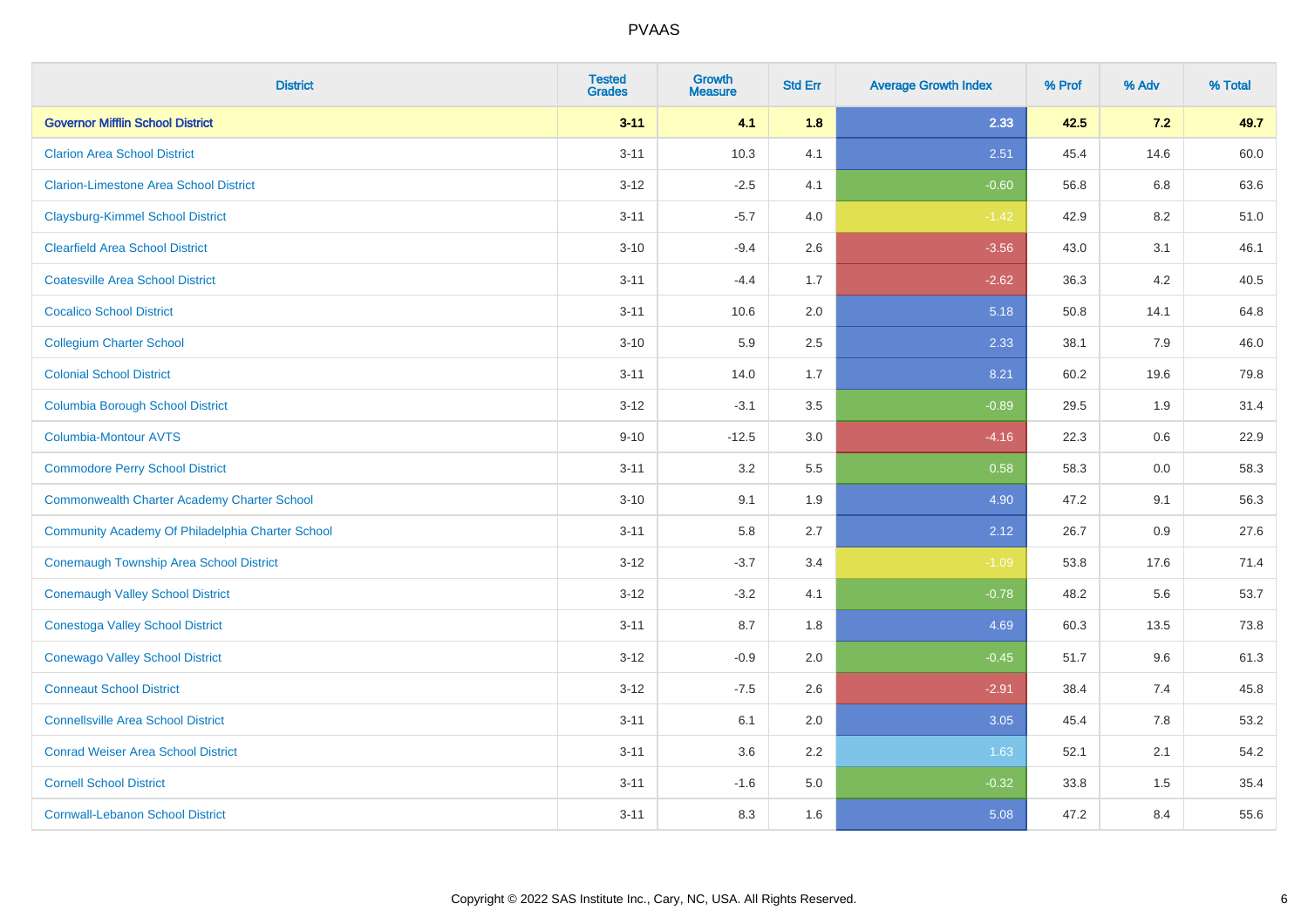| <b>District</b>                          | <b>Tested</b><br><b>Grades</b> | <b>Growth</b><br><b>Measure</b> | <b>Std Err</b> | <b>Average Growth Index</b> | % Prof | % Adv | % Total |
|------------------------------------------|--------------------------------|---------------------------------|----------------|-----------------------------|--------|-------|---------|
| <b>Governor Mifflin School District</b>  | $3 - 11$                       | 4.1                             | 1.8            | 2.33                        | 42.5   | 7.2   | 49.7    |
| <b>Corry Area School District</b>        | $3 - 11$                       | $-5.3$                          | 2.6            | $-2.03$                     | 38.5   | 6.0   | 44.5    |
| <b>Coudersport Area School District</b>  | $3 - 11$                       | 7.7                             | 3.7            | 2.06                        | 55.7   | 8.2   | 63.9    |
| <b>Council Rock School District</b>      | $3 - 11$                       | 8.9                             | 1.2            | 7.65                        | 62.8   | 16.6  | 79.4    |
| <b>Cranberry Area School District</b>    | $3 - 12$                       | 9.2                             | 3.0            | 3.04                        | 47.5   | 10.2  | 57.6    |
| <b>Crawford Central School District</b>  | $3 - 11$                       | $-4.7$                          | 2.2            | $-2.15$                     | 40.6   | 10.5  | 51.1    |
| <b>Crestwood School District</b>         | $3 - 11$                       | $-0.4$                          | 2.4            | $-0.17$                     | 57.4   | 17.0  | 74.4    |
| <b>Cumberland Valley School District</b> | $3 - 12$                       | 18.5                            | 1.3            | 14.64                       | 60.7   | 23.4  | 84.1    |
| <b>Curwensville Area School District</b> | $3 - 11$                       | $-27.9$                         | 4.1            | $-6.72$                     | 42.5   | 4.1   | 46.6    |
| <b>Dallas School District</b>            | $3 - 11$                       | $-2.5$                          | 2.2            | $-1.12$                     | 54.9   | 7.6   | 62.4    |
| <b>Dallastown Area School District</b>   | $3 - 11$                       | 13.5                            | 1.5            | 8.84                        | 56.0   | 17.9  | 73.8    |
| <b>Daniel Boone Area School District</b> | $3 - 12$                       | 5.7                             | 2.0            | 2.88                        | 51.0   | 11.5  | 62.6    |
| Danville Area School District            | $3 - 11$                       | 0.4                             | 2.6            | 0.15                        | 57.4   | 18.4  | 75.7    |
| <b>Dauphin County Technical School</b>   | $9 - 11$                       | $-45.5$                         | 2.6            | $-17.72$                    | 14.4   | 2.5   | 16.9    |
| <b>Deer Lakes School District</b>        | $3 - 11$                       | 17.0                            | 2.7            | 6.32                        | 61.5   | 16.4  | 77.9    |
| <b>Delaware Valley School District</b>   | $3 - 11$                       | 12.6                            | 1.8            | 6.93                        | 55.2   | 16.2  | 71.4    |
| <b>Derry Area School District</b>        | $3 - 11$                       | 13.2                            | 2.8            | 4.69                        | 60.0   | 12.5  | 72.5    |
| <b>Derry Township School District</b>    | $3 - 10$                       | 12.8                            | 2.0            | 6.39                        | 54.8   | 25.8  | 80.6    |
| <b>Donegal School District</b>           | $3 - 12$                       | 3.1                             | 2.4            | 1.29                        | 60.6   | 9.1   | 69.7    |
| <b>Dover Area School District</b>        | $3 - 12$                       | 6.0                             | 2.1            | 2.94                        | 52.2   | 6.0   | 58.2    |
| Downingtown Area School District         | $3 - 11$                       | 12.1                            | 1.1            | 10.67                       | 60.0   | 23.5  | 83.6    |
| Dr Robert Ketterer Charter School Inc    | $6 - 12$                       | 10.1                            | 5.0            | 2.04                        | 14.9   | 0.4   | 15.3    |
| <b>Dubois Area School District</b>       | $3 - 11$                       | $-6.2$                          | 2.0            | $-3.07$                     | 50.9   | 13.4  | 64.3    |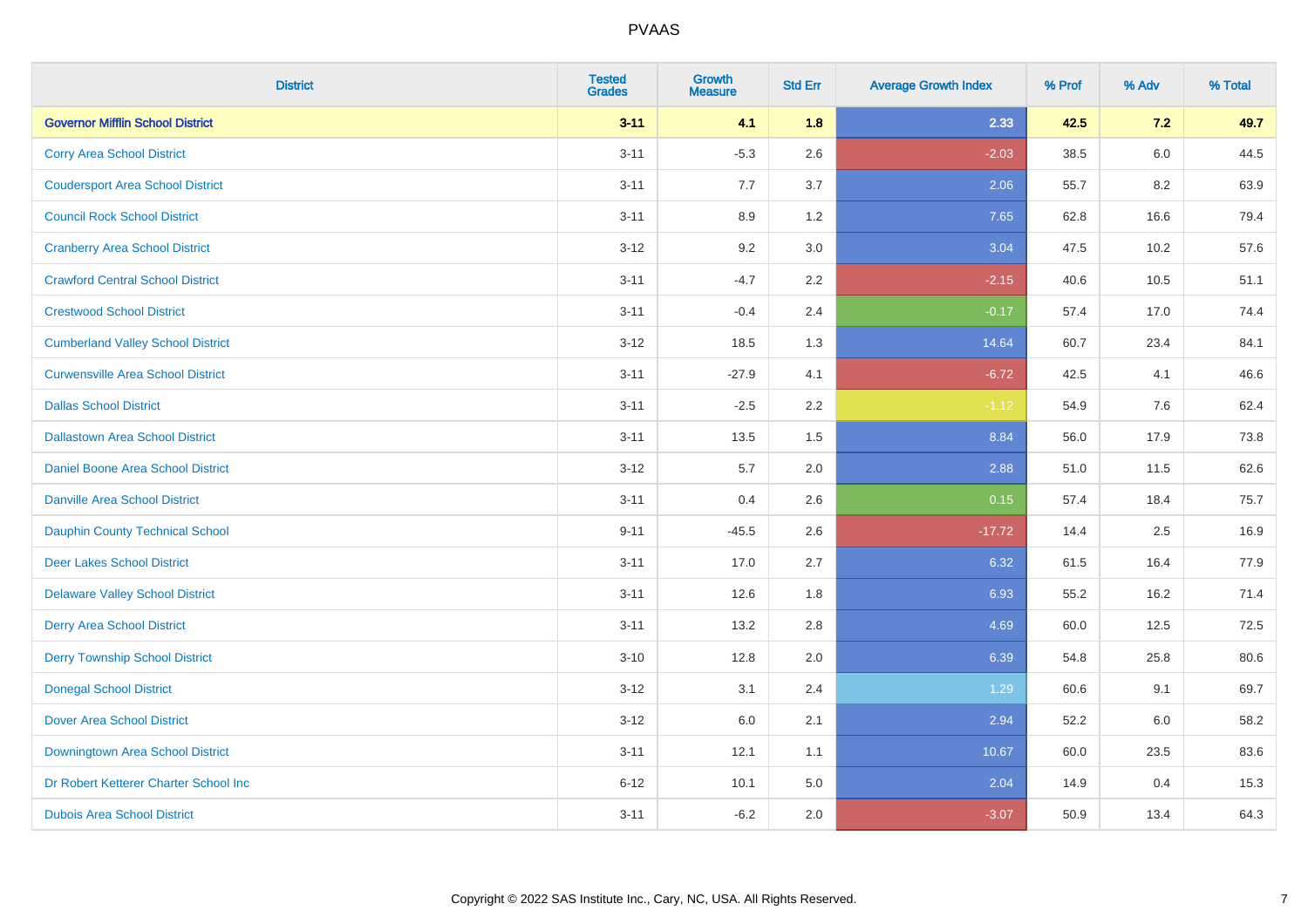| <b>District</b>                                   | <b>Tested</b><br><b>Grades</b> | <b>Growth</b><br><b>Measure</b> | <b>Std Err</b> | <b>Average Growth Index</b> | % Prof | % Adv | % Total |
|---------------------------------------------------|--------------------------------|---------------------------------|----------------|-----------------------------|--------|-------|---------|
| <b>Governor Mifflin School District</b>           | $3 - 11$                       | 4.1                             | 1.8            | 2.33                        | 42.5   | 7.2   | 49.7    |
| <b>Dunmore School District</b>                    | $3 - 11$                       | $-7.7$                          | 2.9            | $-2.62$                     | 34.0   | 7.2   | 41.2    |
| <b>East Allegheny School District</b>             | $3 - 11$                       | $-6.3$                          | 3.3            | $-1.87$                     | 31.9   | 9.7   | 41.7    |
| <b>East Lycoming School District</b>              | $3 - 11$                       | $-6.0$                          | 2.7            | $-2.24$                     | 48.3   | 4.2   | 52.5    |
| <b>East Penn School District</b>                  | $3 - 11$                       | 4.1                             | 1.3            | 3.27                        | 55.8   | 11.5  | 67.3    |
| <b>East Pennsboro Area School District</b>        | $3 - 11$                       | $-4.2$                          | 2.5            | $-1.71$                     | 60.8   | 8.5   | 69.3    |
| East Stroudsburg Area School District             | $3 - 11$                       | 0.1                             | 1.6            | 0.05                        | 45.8   | 7.8   | 53.6    |
| <b>Eastern Lancaster County School District</b>   | $3 - 12$                       | 4.5                             | 2.2            | 2.09                        | 46.3   | 11.4  | 57.6    |
| <b>Eastern Lebanon County School District</b>     | $3 - 11$                       | 8.6                             | 2.2            | 3.84                        | 48.8   | 11.4  | 60.3    |
| <b>Eastern York School District</b>               | $3 - 11$                       | 9.6                             | 2.6            | 3.71                        | 56.3   | 12.6  | 68.9    |
| <b>Easton Area School District</b>                | $3 - 12$                       | $-4.1$                          | 1.4            | $-2.91$                     | 39.9   | 4.0   | 43.9    |
| <b>Elizabeth Forward School District</b>          | $3 - 11$                       | $-8.4$                          | 2.4            | $-3.41$                     | 51.7   | 4.0   | 55.7    |
| <b>Elizabethtown Area School District</b>         | $3 - 12$                       | $-0.9$                          | 1.9            | $-0.47$                     | 50.0   | 11.2  | 61.2    |
| <b>Elk Lake School District</b>                   | $3 - 11$                       | $-4.0$                          | 3.3            | $-1.23$                     | 46.2   | 3.3   | 49.4    |
| <b>Ellwood City Area School District</b>          | $3 - 11$                       | $-4.2$                          | 3.2            | $-1.29$                     | 54.1   | 14.1  | 68.2    |
| <b>Ephrata Area School District</b>               | $3 - 11$                       | 5.6                             | 1.8            | 3.12                        | 54.7   | 9.5   | 64.2    |
| <b>Erie City School District</b>                  | $3 - 12$                       | $-14.5$                         | 1.6            | $-9.26$                     | 25.4   | 3.0   | 28.4    |
| Esperanza Academy Charter School                  | $4 - 11$                       | 4.0                             | 2.5            | 1.61                        | 32.4   | 0.7   | 33.1    |
| <b>Esperanza Cyber Charter School</b>             | $3 - 11$                       | 7.1                             | 6.1            | 1.16                        | 9.1    | 0.0   | 9.1     |
| <b>Everett Area School District</b>               | $3 - 11$                       | 5.0                             | 3.4            | 1.47                        | 60.5   | 1.3   | 61.8    |
| <b>Executive Education Academy Charter School</b> | $3 - 10$                       | $-6.5$                          | 3.1            | $-2.08$                     | 23.7   | 2.2   | 25.8    |
| <b>Exeter Township School District</b>            | $3 - 11$                       | $-10.4$                         | 1.9            | $-5.44$                     | 50.6   | 2.7   | 53.3    |
| <b>Fairfield Area School District</b>             | $3 - 11$                       | $-5.6$                          | 3.4            | $-1.66$                     | 57.9   | 4.0   | 61.8    |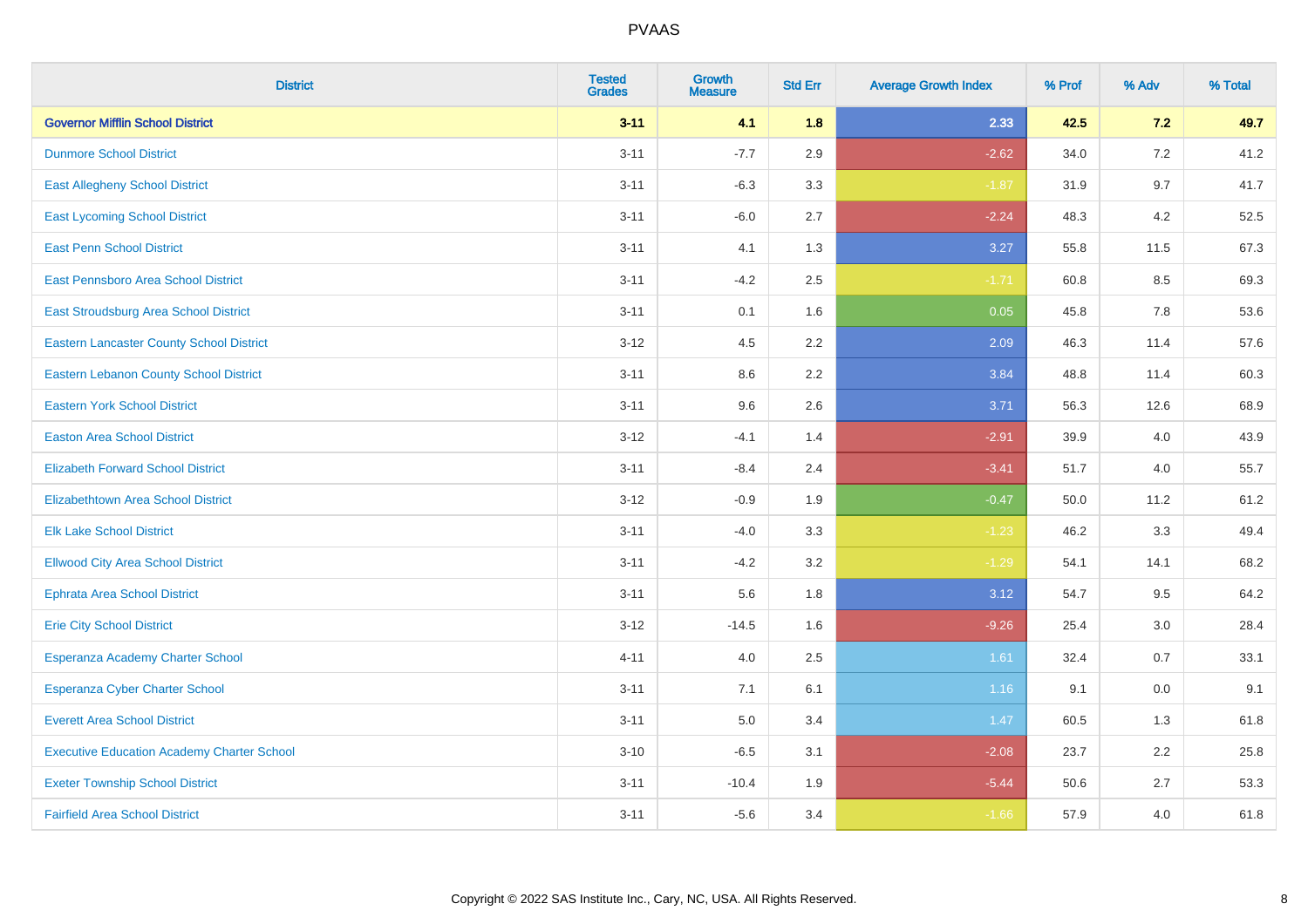| <b>District</b>                             | <b>Tested</b><br><b>Grades</b> | <b>Growth</b><br><b>Measure</b> | <b>Std Err</b> | <b>Average Growth Index</b> | % Prof | % Adv   | % Total |
|---------------------------------------------|--------------------------------|---------------------------------|----------------|-----------------------------|--------|---------|---------|
| <b>Governor Mifflin School District</b>     | $3 - 11$                       | 4.1                             | 1.8            | 2.33                        | 42.5   | 7.2     | 49.7    |
| <b>Fairview School District</b>             | $3 - 11$                       | 3.4                             | 2.6            | 1.32                        | 57.2   | 17.6    | 74.8    |
| <b>Fannett-Metal School District</b>        | $3 - 11$                       | $-3.4$                          | 5.1            | $-0.67$                     | 38.7   | 8.1     | 46.8    |
| <b>Farrell Area School District</b>         | $3 - 11$                       | $-10.4$                         | 4.3            | $-2.41$                     | 19.0   | $0.0\,$ | 19.0    |
| <b>Ferndale Area School District</b>        | $3 - 10$                       | $-5.8$                          | 4.3            | $-1.33$                     | 40.0   | 0.0     | 40.0    |
| <b>Fleetwood Area School District</b>       | $3 - 10$                       | 12.2                            | 2.2            | 5.68                        | 53.5   | 11.6    | 65.2    |
| <b>Forbes Road School District</b>          | $3 - 11$                       | 2.8                             | 5.1            | 0.56                        | 41.4   | 10.3    | 51.7    |
| <b>Forest Area School District</b>          | $3 - 11$                       | $-4.4$                          | 5.4            | $-0.81$                     | 36.2   | 2.1     | 38.3    |
| <b>Forest City Regional School District</b> | $3 - 12$                       | $-6.0$                          | 3.0            | $-1.96$                     | 44.1   | $0.0\,$ | 44.1    |
| <b>Forest Hills School District</b>         | $3 - 11$                       | $-7.3$                          | 2.7            | $-2.74$                     | 41.1   | 13.7    | 54.8    |
| <b>Fort Cherry School District</b>          | $3 - 10$                       | $-5.9$                          | 3.8            | $-1.56$                     | 55.2   | 5.2     | 60.3    |
| <b>Fort Leboeuf School District</b>         | $3 - 11$                       | 11.7                            | 2.5            | 4.73                        | 48.5   | 21.1    | 69.6    |
| Fox Chapel Area School District             | $3 - 11$                       | 9.8                             | 1.8            | 5.36                        | 56.6   | 28.6    | 85.2    |
| <b>Franklin Area School District</b>        | $3 - 11$                       | 6.6                             | 2.8            | 2.34                        | 48.2   | 4.5     | 52.7    |
| <b>Franklin Regional School District</b>    | $3 - 11$                       | 2.0                             | 1.9            | 1.02                        | 66.7   | 15.5    | 82.1    |
| <b>Frazier School District</b>              | $3 - 11$                       | $-17.2$                         | 3.7            | $-4.70$                     | 37.1   | 1.6     | 38.7    |
| <b>Freedom Area School District</b>         | $3 - 11$                       | $-7.1$                          | 3.0            | $-2.37$                     | 43.8   | $4.2\,$ | 47.9    |
| <b>Freeport Area School District</b>        | $3 - 10$                       | 9.7                             | 2.5            | 3.91                        | 57.5   | 17.8    | 75.3    |
| <b>Galeton Area School District</b>         | $3 - 11$                       | 2.2                             | 5.3            | 0.42                        | 41.3   | 4.4     | 45.6    |
| <b>Garnet Valley School District</b>        | $3 - 10$                       | 10.9                            | 1.7            | 6.53                        | 67.1   | 19.0    | 86.1    |
| <b>Gateway School District</b>              | $3 - 11$                       | 0.8                             | 2.2            | 0.38                        | 52.1   | 13.8    | 65.9    |
| <b>General Mclane School District</b>       | $3 - 11$                       | 3.1                             | 2.9            | 1.07                        | 62.3   | 4.9     | 67.2    |
| <b>Gettysburg Area School District</b>      | $3 - 11$                       | $-4.0$                          | 2.1            | $-1.89$                     | 45.3   | 14.0    | 59.3    |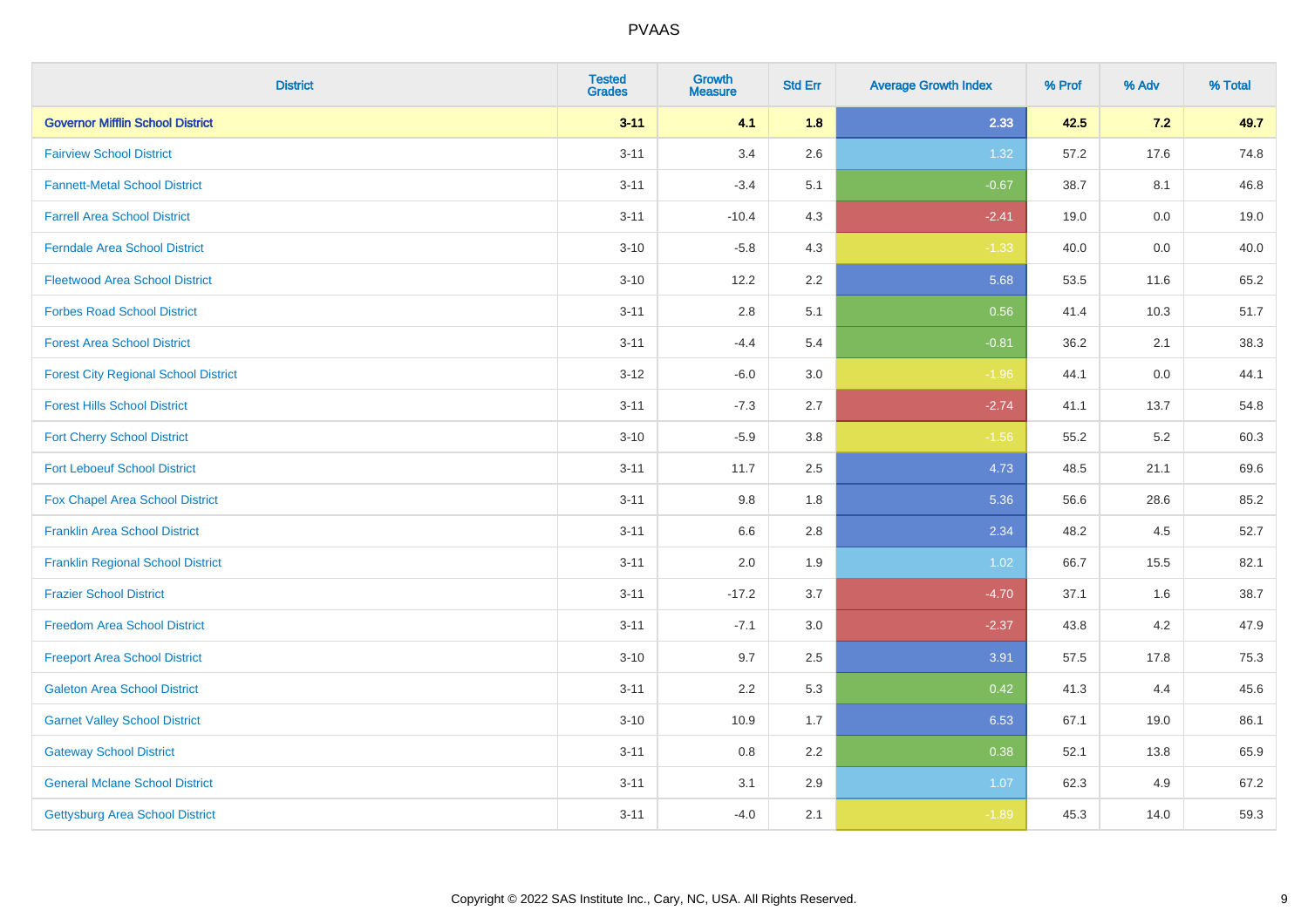| <b>District</b>                               | <b>Tested</b><br><b>Grades</b> | <b>Growth</b><br><b>Measure</b> | <b>Std Err</b> | <b>Average Growth Index</b> | % Prof | % Adv   | % Total |
|-----------------------------------------------|--------------------------------|---------------------------------|----------------|-----------------------------|--------|---------|---------|
| <b>Governor Mifflin School District</b>       | $3 - 11$                       | 4.1                             | 1.8            | 2.33                        | 42.5   | 7.2     | 49.7    |
| <b>Gillingham Charter School</b>              | $3 - 11$                       | $-4.4$                          | 5.6            | $-0.77$                     | 20.8   | $8.3\,$ | 29.2    |
| <b>Girard School District</b>                 | $3 - 11$                       | $-0.6$                          | 2.7            | $-0.22$                     | 53.9   | 15.6    | 69.6    |
| <b>Glendale School District</b>               | $3 - 10$                       | $-0.9$                          | 3.7            | $-0.24$                     | 50.0   | 5.4     | 55.4    |
| <b>Governor Mifflin School District</b>       | $3 - 11$                       | 4.1                             | 1.8            | 2.33                        | 42.5   | 7.2     | 49.7    |
| <b>Great Valley School District</b>           | $3 - 11$                       | 15.0                            | 1.9            | 7.98                        | 50.0   | 35.0    | 85.0    |
| <b>Greater Johnstown School District</b>      | $3 - 11$                       | $-3.1$                          | 2.6            | $-1.19$                     | 26.1   | 0.0     | 26.1    |
| <b>Greater Latrobe School District</b>        | $3 - 11$                       | 0.6                             | 1.9            | 0.31                        | 55.5   | 14.1    | 69.5    |
| <b>Greater Nanticoke Area School District</b> | $3 - 12$                       | 11.2                            | 2.8            | 4.01                        | 38.0   | 12.4    | 50.4    |
| <b>Greencastle-Antrim School District</b>     | $3 - 11$                       | $-3.0$                          | 2.2            | $-1.36$                     | 62.4   | 9.9     | 72.3    |
| <b>Greensburg Salem School District</b>       | $3 - 11$                       | $-4.4$                          | 2.4            | $-1.88$                     | 47.6   | 4.9     | 52.4    |
| <b>Greenville Area School District</b>        | $3 - 11$                       | 0.7                             | 2.9            | 0.26                        | 53.4   | 6.9     | 60.3    |
| <b>Greenwood School District</b>              | $3 - 11$                       | 15.9                            | 3.9            | 4.11                        | 50.0   | 25.0    | 75.0    |
| <b>Grove City Area School District</b>        | $3 - 12$                       | 5.1                             | 2.4            | 2.09                        | 36.4   | 16.5    | 52.8    |
| <b>Halifax Area School District</b>           | $3 - 11$                       | 4.7                             | 3.9            | 1.22                        | 61.5   | 9.6     | 71.2    |
| Hamburg Area School District                  | $3 - 11$                       | 8.9                             | 2.5            | 3.63                        | 43.5   | 8.2     | 51.7    |
| <b>Hampton Township School District</b>       | $3 - 11$                       | 5.1                             | 2.2            | 2.35                        | 54.0   | 28.2    | 82.2    |
| <b>Hanover Area School District</b>           | $3 - 11$                       | 2.2                             | 4.6            | 0.48                        | 42.9   | 5.7     | 48.6    |
| <b>Hanover Public School District</b>         | $3 - 11$                       | 5.2                             | 2.8            | 1.83                        | 52.2   | 14.4    | 66.7    |
| <b>Harbor Creek School District</b>           | $3 - 11$                       | $-7.1$                          | 2.7            | $-2.67$                     | 48.8   | 15.2    | 64.0    |
| <b>Harmony Area School District</b>           | $3 - 10$                       | 4.5                             | 6.3            | 0.72                        | 33.3   | 13.3    | 46.7    |
| <b>Harrisburg City School District</b>        | $3 - 11$                       | $-0.4$                          | 2.1            | $-0.19$                     | 15.1   | 0.4     | 15.5    |
| Hatboro-Horsham School District               | $3 - 11$                       | $-12.8$                         | 1.7            | $-7.47$                     | 45.6   | 7.2     | 52.8    |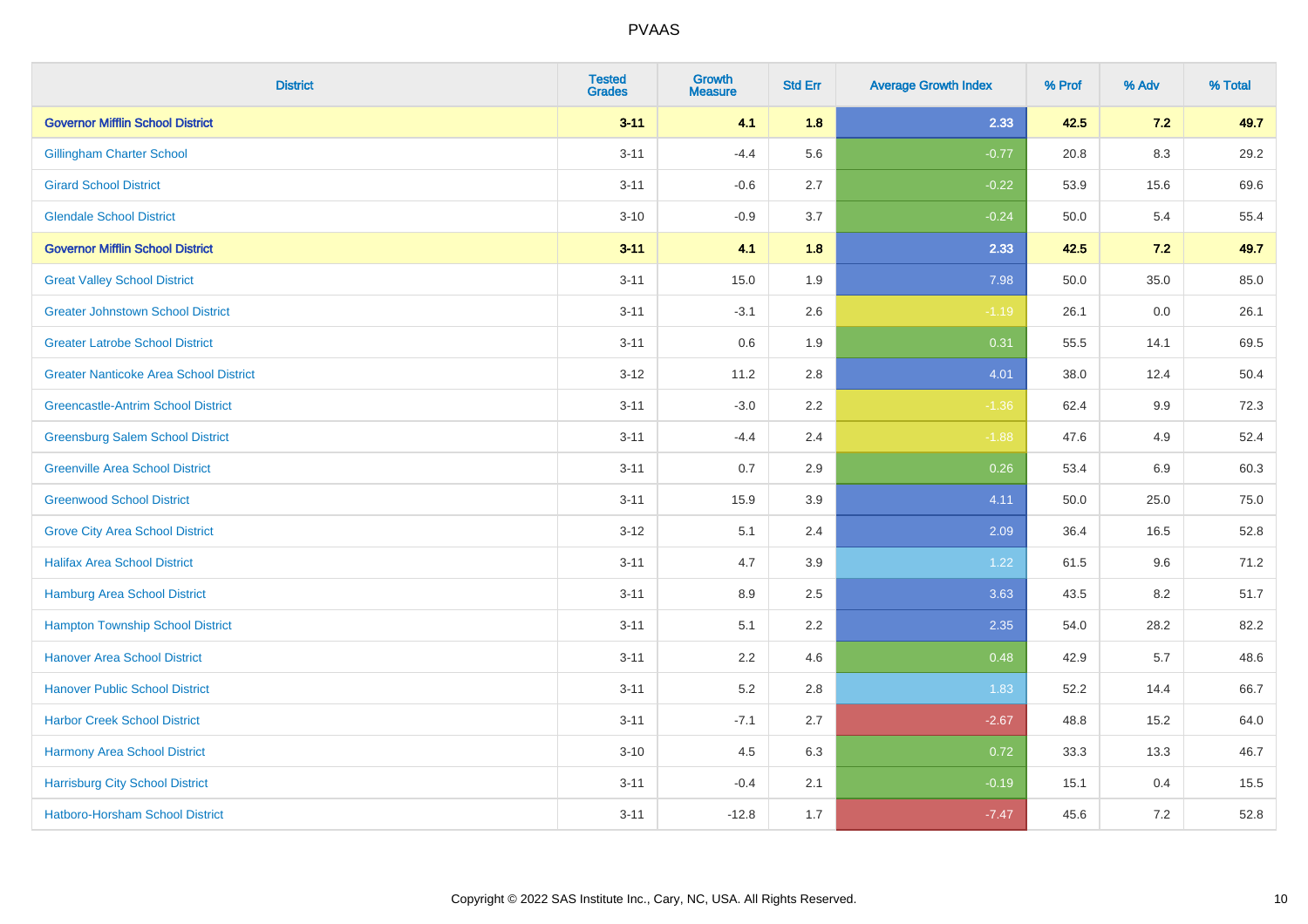| <b>District</b>                               | <b>Tested</b><br><b>Grades</b> | <b>Growth</b><br><b>Measure</b> | <b>Std Err</b> | <b>Average Growth Index</b> | % Prof | % Adv   | % Total |
|-----------------------------------------------|--------------------------------|---------------------------------|----------------|-----------------------------|--------|---------|---------|
| <b>Governor Mifflin School District</b>       | $3 - 11$                       | 4.1                             | 1.8            | 2.33                        | 42.5   | 7.2     | 49.7    |
| <b>Haverford Township School District</b>     | $3 - 11$                       | $8.0\,$                         | 1.5            | 5.27                        | 53.0   | 25.5    | 78.6    |
| <b>Hazleton Area School District</b>          | $3 - 11$                       | 9.6                             | 1.4            | 6.77                        | 45.0   | 7.8     | 52.9    |
| <b>Hempfield Area School District</b>         | $3 - 12$                       | 4.6                             | 1.6            | 2.86                        | 53.5   | 20.1    | 73.6    |
| <b>Hempfield School District</b>              | $3 - 11$                       | 0.1                             | 1.4            | 0.08                        | 58.2   | 9.9     | 68.2    |
| <b>Hermitage School District</b>              | $3 - 12$                       | 3.8                             | 2.4            | 1.60                        | 57.5   | 9.3     | 66.8    |
| <b>Highlands School District</b>              | $3 - 11$                       | $-7.4$                          | 2.7            | $-2.76$                     | 44.4   | 3.7     | 48.2    |
| Hollidaysburg Area School District            | $3 - 11$                       | 6.0                             | 2.1            | 2.88                        | 57.1   | 12.3    | 69.4    |
| <b>Homer-Center School District</b>           | $3 - 11$                       | 9.7                             | 3.6            | 2.70                        | 45.1   | 17.2    | 62.3    |
| Hope For Hyndman Charter School               | $3 - 11$                       | $-2.0$                          | 6.1            | $-0.32$                     | 33.3   | 0.0     | 33.3    |
| <b>Hopewell Area School District</b>          | $3 - 11$                       | 2.6                             | 2.7            | 0.97                        | 58.4   | 4.0     | 62.4    |
| Huntingdon Area School District               | $3 - 11$                       | $-2.0$                          | 2.7            | $-0.72$                     | 36.8   | 10.3    | 47.0    |
| Imhotep Institute Charter High School         | $9 - 11$                       | $-5.3$                          | 5.8            | $-0.92$                     | 25.0   | $0.0\,$ | 25.0    |
| Indiana Area School District                  | $3 - 11$                       | $-5.3$                          | 2.3            | $-2.28$                     | 47.6   | 18.4    | 66.1    |
| <b>Innovative Arts Academy Charter School</b> | $6 - 11$                       | $-9.1$                          | 3.7            | $-2.44$                     | 9.5    | $0.0\,$ | 9.5     |
| Insight PA Cyber Charter School               | $3 - 11$                       | 0.7                             | 5.7            | 0.12                        | 50.0   | 4.8     | 54.8    |
| <b>Interboro School District</b>              | $3 - 12$                       | $-7.3$                          | 2.1            | $-3.43$                     | 46.6   | 4.8     | 51.4    |
| <b>Iroquois School District</b>               | $3 - 11$                       | 13.1                            | 3.0            | 4.35                        | 48.2   | 7.8     | 56.0    |
| <b>Jamestown Area School District</b>         | $3 - 11$                       | 13.5                            | 4.2            | 3.19                        | 64.4   | 13.3    | 77.8    |
| Jeannette City School District                | $3 - 11$                       | $-4.3$                          | $3.8\,$        | $-1.13$                     | 46.7   | 7.5     | 54.2    |
| Jefferson County-Dubois AVTS                  | $9 - 11$                       | $-16.2$                         | 3.9            | $-4.16$                     | 23.0   | 0.0     | 23.0    |
| Jefferson-Morgan School District              | $3 - 10$                       | $-9.9$                          | 4.2            | $-2.35$                     | 43.8   | 4.2     | 47.9    |
| <b>Jenkintown School District</b>             | $3 - 11$                       | 12.5                            | 4.4            | 2.84                        | 54.6   | 29.6    | 84.1    |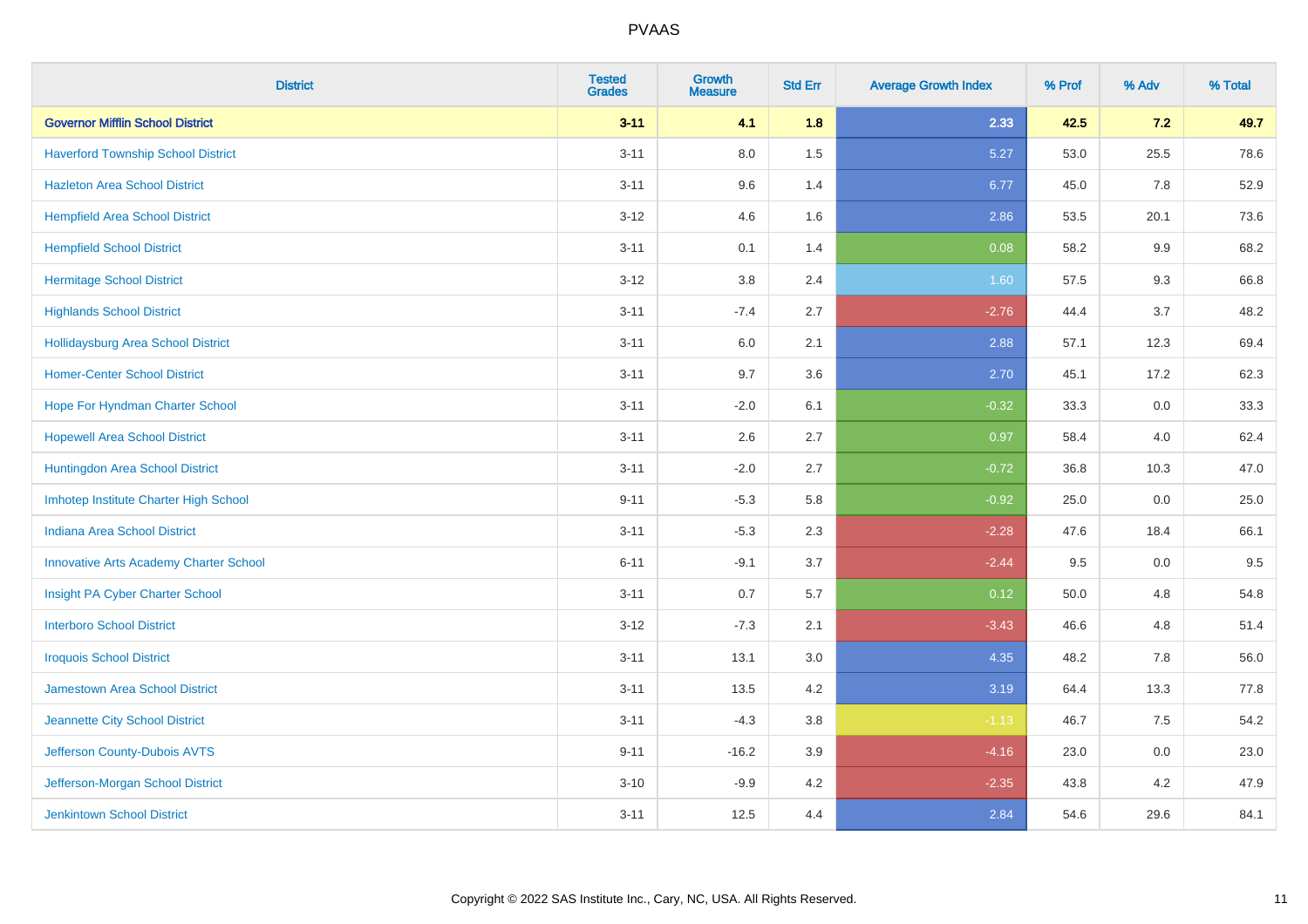| <b>District</b>                                 | <b>Tested</b><br><b>Grades</b> | <b>Growth</b><br><b>Measure</b> | <b>Std Err</b> | <b>Average Growth Index</b> | % Prof | % Adv   | % Total |
|-------------------------------------------------|--------------------------------|---------------------------------|----------------|-----------------------------|--------|---------|---------|
| <b>Governor Mifflin School District</b>         | $3 - 11$                       | 4.1                             | 1.8            | 2.33                        | 42.5   | 7.2     | 49.7    |
| <b>Jersey Shore Area School District</b>        | $3 - 11$                       | 0.5                             | 2.6            | 0.21                        | 47.1   | $9.2\,$ | 56.2    |
| Jim Thorpe Area School District                 | $3 - 11$                       | $-5.8$                          | 2.7            | $-2.19$                     | 33.3   | 7.4     | 40.7    |
| Johnsonburg Area School District                | $3 - 11$                       | $-14.1$                         | 3.9            | $-3.62$                     | 54.0   | 4.6     | 58.6    |
| Juniata County School District                  | $3 - 12$                       | $-4.9$                          | 2.1            | $-2.26$                     | 38.5   | 2.9     | 41.4    |
| <b>Juniata Valley School District</b>           | $3 - 11$                       | $-3.9$                          | 3.5            | $-1.10$                     | 44.4   | 3.5     | 47.8    |
| <b>Kane Area School District</b>                | $3 - 10$                       | $-3.7$                          | 3.2            | $-1.17$                     | 39.5   | 9.9     | 49.4    |
| <b>Karns City Area School District</b>          | $3 - 11$                       | $-6.0$                          | 2.9            | $-2.03$                     | 53.1   | 8.3     | 61.5    |
| <b>Kennett Consolidated School District</b>     | $3 - 11$                       | 4.8                             | 1.8            | 2.61                        | 52.5   | 10.7    | 63.2    |
| <b>Keystone Central School District</b>         | $3 - 11$                       | $-5.1$                          | 2.0            | $-2.46$                     | 44.7   | 4.6     | 49.4    |
| <b>Keystone Education Center Charter School</b> | $3 - 12$                       | $-12.9$                         | 5.9            | $-2.19$                     | 28.0   | 0.0     | 28.0    |
| <b>Keystone Oaks School District</b>            | $3 - 11$                       | 5.5                             | 2.6            | 2.07                        | 53.2   | 12.1    | 65.4    |
| <b>Keystone School District</b>                 | $3 - 11$                       | 3.1                             | 3.3            | 0.94                        | 50.6   | 6.5     | 57.1    |
| <b>KIPP Dubois Charter School</b>               | $9 - 10$                       | 4.7                             | 3.3            | 1.40                        | 31.0   | 1.4     | 32.4    |
| <b>Kiski Area School District</b>               | $3 - 11$                       | $-3.7$                          | 2.0            | $-1.86$                     | 57.4   | 10.4    | 67.8    |
| <b>Kutztown Area School District</b>            | $3 - 12$                       | $-0.2$                          | 3.2            | $-0.05$                     | 55.4   | 13.3    | 68.7    |
| La Academia Partnership Charter School          | $6 - 11$                       | $-11.0$                         | 4.7            | $-2.34$                     | 6.8    | 0.0     | 6.8     |
| Lackawanna Trail School District                | $3 - 10$                       | $-21.7$                         | 3.5            | $-6.20$                     | 38.5   | 1.5     | 40.0    |
| <b>Lakeland School District</b>                 | $3 - 11$                       | 1.1                             | 2.8            | 0.38                        | 48.6   | 3.7     | 52.3    |
| Lake-Lehman School District                     | $3 - 11$                       | 10.8                            | 2.7            | 3.93                        | 55.3   | 7.9     | 63.2    |
| <b>Lakeview School District</b>                 | $3 - 11$                       | $-0.9$                          | 3.7            | $-0.24$                     | 60.3   | 3.2     | 63.5    |
| Lampeter-Strasburg School District              | $3 - 12$                       | $-8.6$                          | 2.0            | $-4.33$                     | 55.1   | $9.8\,$ | 64.8    |
| <b>Lancaster School District</b>                | $3 - 12$                       | $-15.8$                         | 1.5            | $-10.90$                    | 14.6   | 2.3     | 16.9    |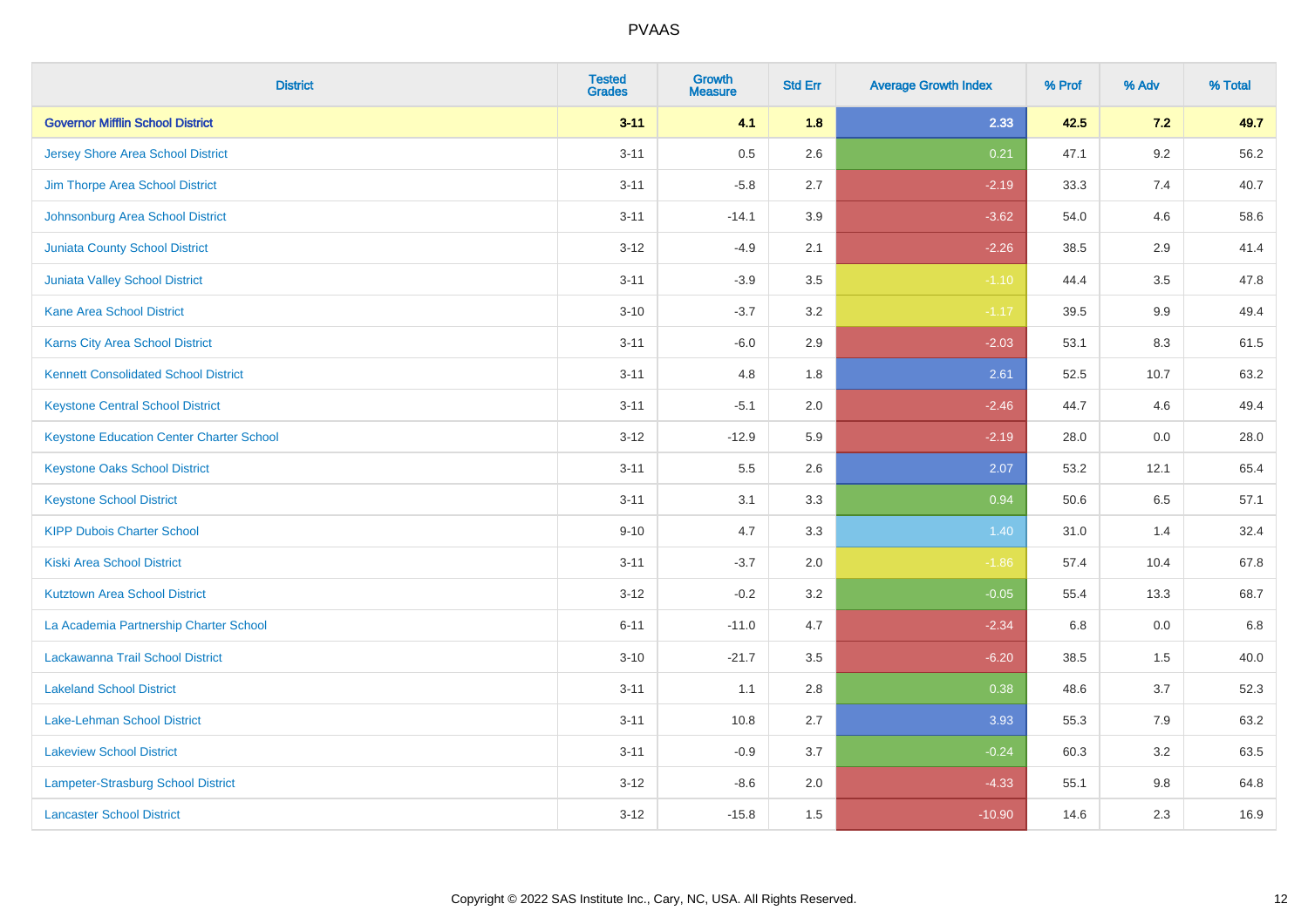| <b>District</b>                                    | <b>Tested</b><br><b>Grades</b> | <b>Growth</b><br><b>Measure</b> | <b>Std Err</b> | <b>Average Growth Index</b> | % Prof | % Adv   | % Total |
|----------------------------------------------------|--------------------------------|---------------------------------|----------------|-----------------------------|--------|---------|---------|
| <b>Governor Mifflin School District</b>            | $3 - 11$                       | 4.1                             | 1.8            | 2.33                        | 42.5   | 7.2     | 49.7    |
| <b>Laurel Highlands School District</b>            | $3 - 11$                       | 4.3                             | 2.4            | 1.81                        | 44.9   | 9.6     | 54.5    |
| <b>Laurel School District</b>                      | $3 - 11$                       | 1.8                             | 3.1            | 0.59                        | 70.1   | 2.3     | 72.4    |
| <b>Lawrence County CTC</b>                         | $10 - 11$                      | $-21.7$                         | 3.6            | $-6.05$                     | 19.8   | $0.0\,$ | 19.8    |
| <b>Lebanon School District</b>                     | $3 - 11$                       | $-1.6$                          | 1.9            | $-0.80$                     | 24.4   | 2.6     | 27.0    |
| Leechburg Area School District                     | $3 - 11$                       | 4.4                             | 4.0            | 1.09                        | 47.8   | 19.6    | 67.4    |
| Lehigh Career & Technical Institute                | $10 - 12$                      | 5.6                             | 5.6            | 0.99                        | 78.3   | 0.0     | 78.3    |
| Lehigh Valley Academy Regional Charter School      | $3 - 11$                       | 0.7                             | 2.3            | 0.32                        | 46.3   | 5.0     | 51.4    |
| Lehigh Valley Charter High School For The Arts     | $9 - 10$                       | 7.3                             | 2.6            | 2.82                        | 62.3   | 18.2    | 80.5    |
| Lehighton Area School District                     | $3 - 11$                       | $-1.6$                          | 2.3            | $-0.70$                     | 51.1   | 5.6     | 56.7    |
| <b>Lewisburg Area School District</b>              | $3 - 11$                       | $-2.7$                          | 2.6            | $-1.03$                     | 57.0   | 18.5    | 75.6    |
| <b>Ligonier Valley School District</b>             | $3 - 11$                       | 4.2                             | 3.1            | 1.34                        | 59.1   | 10.3    | 69.5    |
| Lincoln Leadership Academy Charter School          | $3-12$                         | 14.2                            | 6.4            | 2.22                        | 23.5   | $0.0\,$ | 23.5    |
| <b>Lincoln Park Performing Arts Charter School</b> | $7 - 11$                       | 3.6                             | 2.5            | 1.42                        | 59.6   | 14.7    | 74.3    |
| <b>Line Mountain School District</b>               | $3 - 11$                       | 4.1                             | 3.2            | 1.27                        | 52.9   | 9.2     | 62.1    |
| <b>Littlestown Area School District</b>            | $3 - 11$                       | 11.4                            | 2.5            | 4.62                        | 55.2   | 10.4    | 65.6    |
| <b>Lower Dauphin School District</b>               | $3 - 11$                       | 0.6                             | 1.9            | 0.33                        | 49.2   | 12.6    | 61.8    |
| <b>Lower Merion School District</b>                | $3 - 11$                       | 19.0                            | 1.3            | 14.93                       | 55.6   | 29.9    | 85.5    |
| <b>Lower Moreland Township School District</b>     | $3 - 11$                       | 2.0                             | 2.2            | 0.95                        | 62.8   | 17.0    | 79.8    |
| <b>Loyalsock Township School District</b>          | $3 - 12$                       | 4.2                             | 2.8            | 1.47                        | 54.3   | 2.1     | 56.4    |
| <b>Mahanoy Area School District</b>                | $3 - 10$                       | $-9.0$                          | 3.6            | $-2.49$                     | 26.2   | 1.6     | 27.9    |
| <b>Manheim Central School District</b>             | $3 - 11$                       | 2.1                             | 2.1            | 1.01                        | 53.2   | 11.6    | 64.8    |
| <b>Manheim Township School District</b>            | $3 - 12$                       | $-0.9$                          | 1.6            | $-0.58$                     | 53.2   | 15.5    | 68.7    |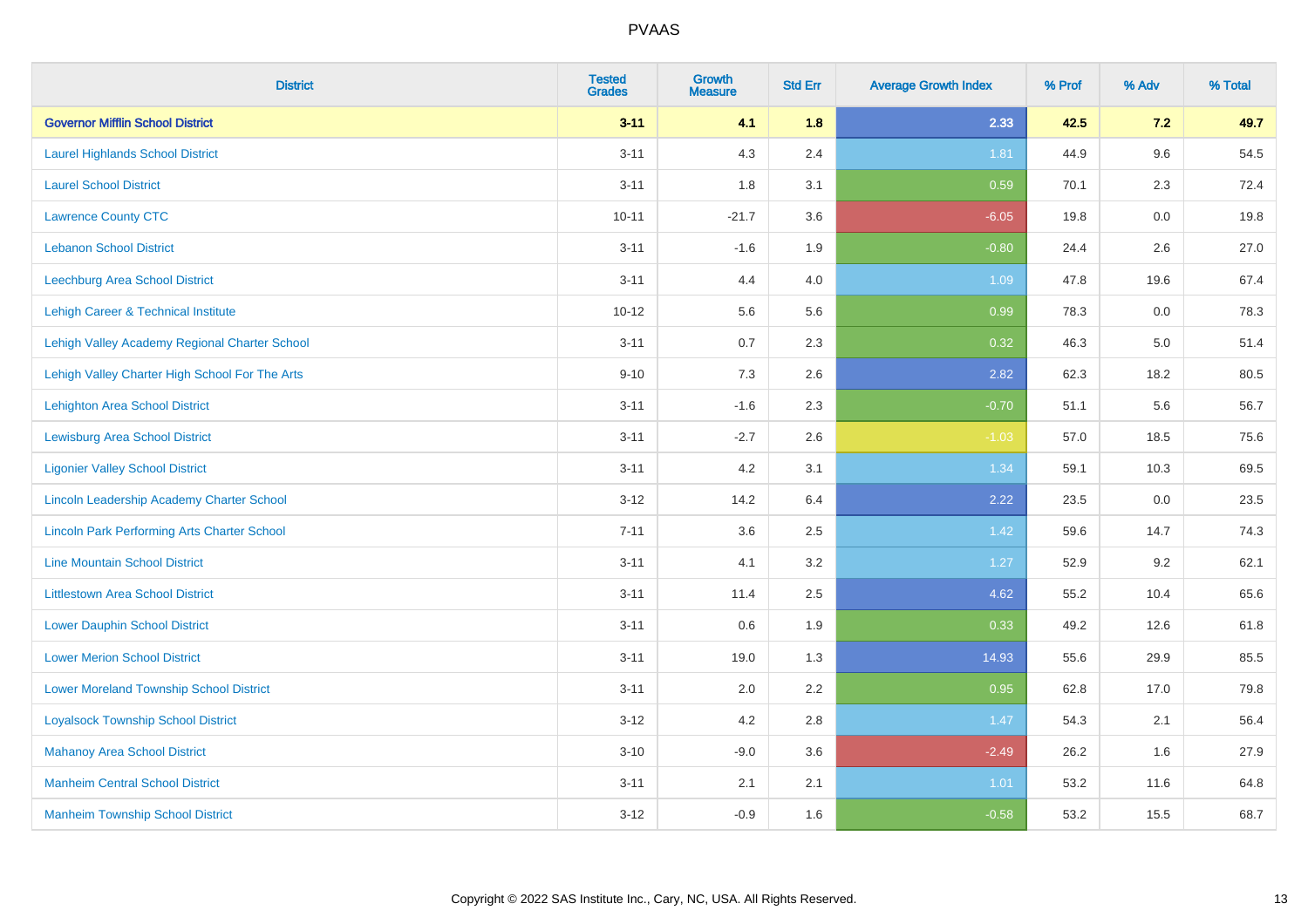| <b>District</b>                                | <b>Tested</b><br><b>Grades</b> | <b>Growth</b><br><b>Measure</b> | <b>Std Err</b> | <b>Average Growth Index</b> | % Prof | % Adv | % Total |
|------------------------------------------------|--------------------------------|---------------------------------|----------------|-----------------------------|--------|-------|---------|
| <b>Governor Mifflin School District</b>        | $3 - 11$                       | 4.1                             | 1.8            | 2.33                        | 42.5   | 7.2   | 49.7    |
| <b>Marion Center Area School District</b>      | $3 - 10$                       | $-12.0$                         | 3.1            | $-3.87$                     | 33.7   | 1.1   | 34.8    |
| Maritime Academy Charter School                | $3 - 10$                       | $-11.4$                         | 3.5            | $-3.29$                     | 15.2   | 0.0   | 15.2    |
| <b>Marple Newtown School District</b>          | $3 - 11$                       | 2.0                             | 2.4            | 0.81                        | 57.6   | 12.8  | 70.4    |
| <b>Mars Area School District</b>               | $3 - 10$                       | 5.7                             | 2.1            | 2.75                        | 57.9   | 18.2  | 76.1    |
| <b>MaST Community Charter School</b>           | $3 - 10$                       | $-4.1$                          | 2.7            | $-1.52$                     | 44.0   | 9.5   | 53.4    |
| <b>MaST Community Charter School II</b>        | $3 - 10$                       | 4.4                             | 3.2            | 1.37                        | 28.4   | 3.4   | 31.8    |
| Mastery Charter High School-Lenfest Campus     | $7 - 11$                       | 2.5                             | 5.7            | 0.43                        | 40.0   | 0.0   | 40.0    |
| <b>Mastery Charter School - Gratz Campus</b>   | $7 - 10$                       | $-23.9$                         | 4.5            | $-5.29$                     | 2.9    | 0.0   | 2.9     |
| <b>Mastery Charter School - Hardy Williams</b> | $3 - 11$                       | 11.4                            | 3.4            | 3.33                        | 44.3   | 5.7   | 50.0    |
| <b>Mastery Charter School - Pickett Campus</b> | $6 - 10$                       | 5.6                             | 5.7            | 1.00                        | 27.8   | 0.0   | 27.8    |
| Mastery Charter School - Shoemaker Campus      | $7 - 10$                       | 4.1                             | 3.0            | 1.34                        | 20.9   | 3.3   | 24.2    |
| <b>Mastery Charter School - Thomas Campus</b>  | $3 - 10$                       | 2.1                             | 6.2            | 0.33                        | 28.6   | 0.0   | 28.6    |
| <b>Mcguffey School District</b>                | $3 - 11$                       | 2.1                             | 2.6            | 0.81                        | 57.7   | 3.1   | 60.8    |
| <b>Mckeesport Area School District</b>         | $3 - 12$                       | 9.0                             | 2.4            | 3.72                        | 31.0   | 4.5   | 35.5    |
| Mechanicsburg Area School District             | $3 - 11$                       | 5.9                             | 1.8            | 3.29                        | 57.2   | 13.7  | 70.9    |
| <b>Mercer Area School District</b>             | $3 - 11$                       | $-0.2$                          | 3.3            | $-0.06$                     | 56.0   | 8.0   | 64.0    |
| <b>Methacton School District</b>               | $3 - 11$                       | 2.5                             | 1.7            | 1.43                        | 62.5   | 16.4  | 79.0    |
| Meyersdale Area School District                | $3 - 11$                       | 4.2                             | 4.0            | 1.07                        | 43.1   | 6.9   | 50.0    |
| <b>Mid Valley School District</b>              | $3 - 10$                       | $-1.7$                          | 3.0            | $-0.55$                     | 45.1   | 7.8   | 52.9    |
| Middletown Area School District                | $3 - 11$                       | $-5.3$                          | 2.6            | $-2.05$                     | 46.4   | 5.3   | 51.7    |
| <b>Midd-West School District</b>               | $3 - 11$                       | 10.3                            | 2.7            | 3.80                        | 58.0   | 13.4  | 71.4    |
| <b>Mifflin County School District</b>          | $3 - 11$                       | 9.1                             | 1.7            | 5.49                        | 47.1   | 6.7   | 53.8    |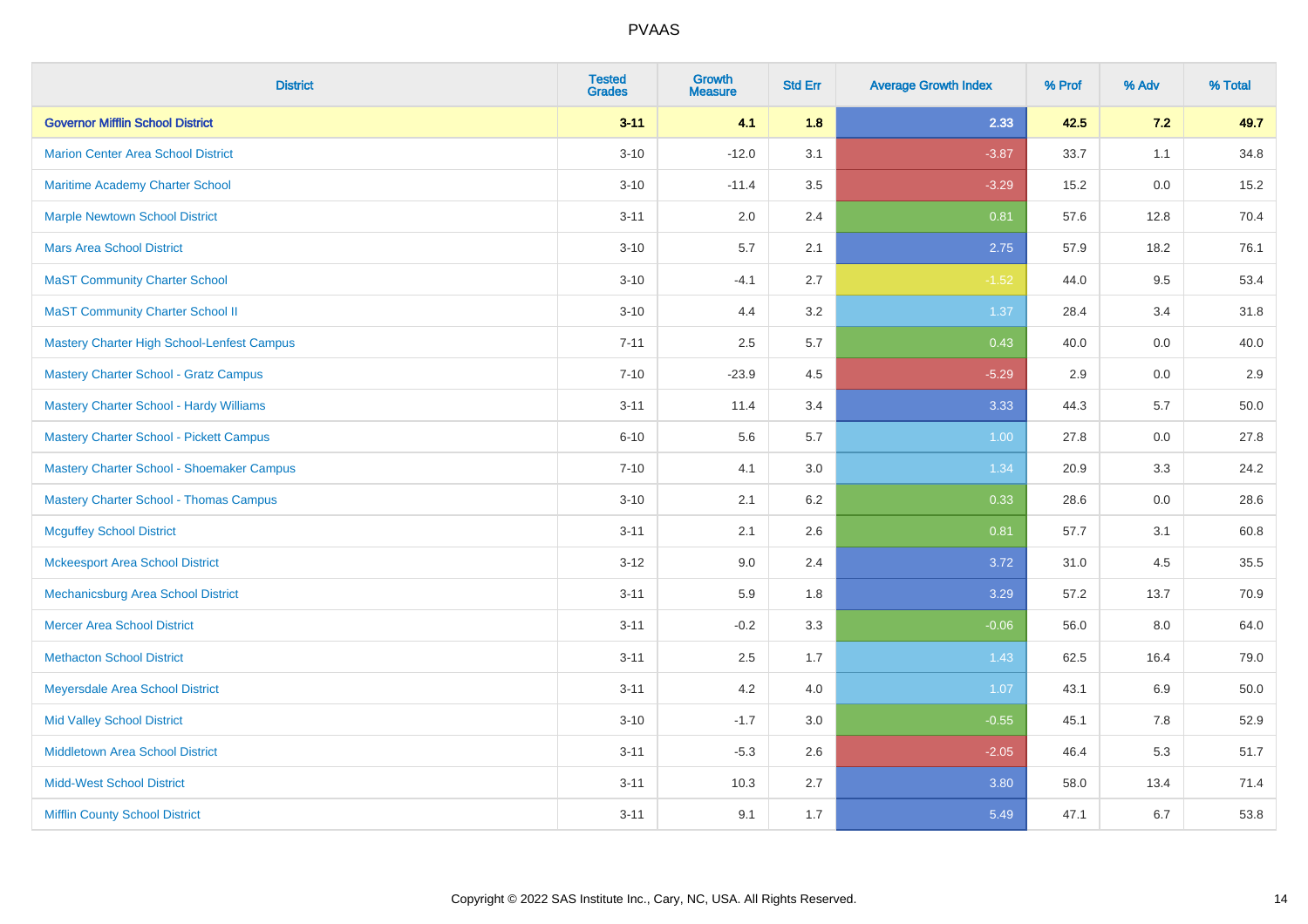| <b>District</b>                           | <b>Tested</b><br><b>Grades</b> | <b>Growth</b><br><b>Measure</b> | <b>Std Err</b> | <b>Average Growth Index</b> | % Prof | % Adv   | % Total |
|-------------------------------------------|--------------------------------|---------------------------------|----------------|-----------------------------|--------|---------|---------|
| <b>Governor Mifflin School District</b>   | $3 - 11$                       | 4.1                             | 1.8            | 2.33                        | 42.5   | 7.2     | 49.7    |
| Mifflinburg Area School District          | $3 - 11$                       | $-15.8$                         | 2.5            | $-6.30$                     | 42.4   | $4.0\,$ | 46.4    |
| <b>Millcreek Township School District</b> | $3 - 11$                       | 3.1                             | 1.5            | 2.06                        | 55.6   | 14.2    | 69.7    |
| Millersburg Area School District          | $3 - 11$                       | 6.2                             | 3.8            | 1.63                        | 51.8   | 7.4     | 59.3    |
| <b>Millville Area School District</b>     | $3 - 12$                       | $-0.9$                          | 4.7            | $-0.18$                     | 51.4   | 5.4     | 56.8    |
| <b>Milton Area School District</b>        | $3 - 11$                       | $-8.7$                          | 2.5            | $-3.52$                     | 45.4   | 6.9     | 52.3    |
| <b>Minersville Area School District</b>   | $3 - 11$                       | $-14.4$                         | 3.7            | $-3.90$                     | 39.3   | 3.3     | 42.6    |
| <b>Mohawk Area School District</b>        | $3 - 11$                       | $-7.5$                          | 3.1            | $-2.45$                     | 49.4   | 11.0    | 60.4    |
| <b>Monessen City School District</b>      | $3 - 10$                       | 8.3                             | 4.5            | 1.85                        | 42.9   | 2.9     | 45.7    |
| <b>Moniteau School District</b>           | $3 - 11$                       | $-11.8$                         | 3.3            | $-3.56$                     | 50.0   | 6.3     | 56.3    |
| Montgomery Area School District           | $3 - 11$                       | 10.7                            | 3.6            | 2.96                        | 48.7   | 12.4    | 61.1    |
| <b>Montour School District</b>            | $3 - 11$                       | $-1.8$                          | 2.1            | $-0.88$                     | 61.4   | 15.1    | 76.5    |
| <b>Montoursville Area School District</b> | $3 - 12$                       | 10.8                            | 2.5            | 4.24                        | 44.6   | 20.1    | 64.8    |
| <b>Montrose Area School District</b>      | $3 - 10$                       | $-5.5$                          | $3.0\,$        | $-1.82$                     | 46.7   | 5.4     | 52.2    |
| Moon Area School District                 | $3 - 11$                       | 8.2                             | 1.9            | 4.25                        | 58.7   | 18.5    | 77.2    |
| Morrisville Borough School District       | $3 - 11$                       | 4.8                             | 4.3            | 1.10                        | 30.2   | 2.3     | 32.6    |
| <b>Moshannon Valley School District</b>   | $3 - 10$                       | $-7.0$                          | 3.4            | $-2.01$                     | 48.5   | $0.0\,$ | 48.5    |
| <b>Mount Carmel Area School District</b>  | $3 - 11$                       | $-0.6$                          | 3.1            | $-0.18$                     | 45.3   | 2.1     | 47.4    |
| Mount Pleasant Area School District       | $3 - 11$                       | $-5.0$                          | 2.6            | $-1.93$                     | 52.6   | 0.0     | 52.6    |
| <b>Mount Union Area School District</b>   | $3 - 10$                       | $-6.1$                          | 3.1            | $-1.97$                     | 32.2   | 3.4     | 35.6    |
| <b>Mountain View School District</b>      | $3 - 11$                       | 20.9                            | 3.5            | 5.91                        | 57.8   | 20.3    | 78.1    |
| Mt Lebanon School District                | $3 - 11$                       | $-1.0$                          | 1.5            | $-0.70$                     | 61.9   | 24.0    | 85.9    |
| <b>Muhlenberg School District</b>         | $3 - 10$                       | 4.0                             | 1.9            | 2.10                        | 34.2   | 2.6     | 36.8    |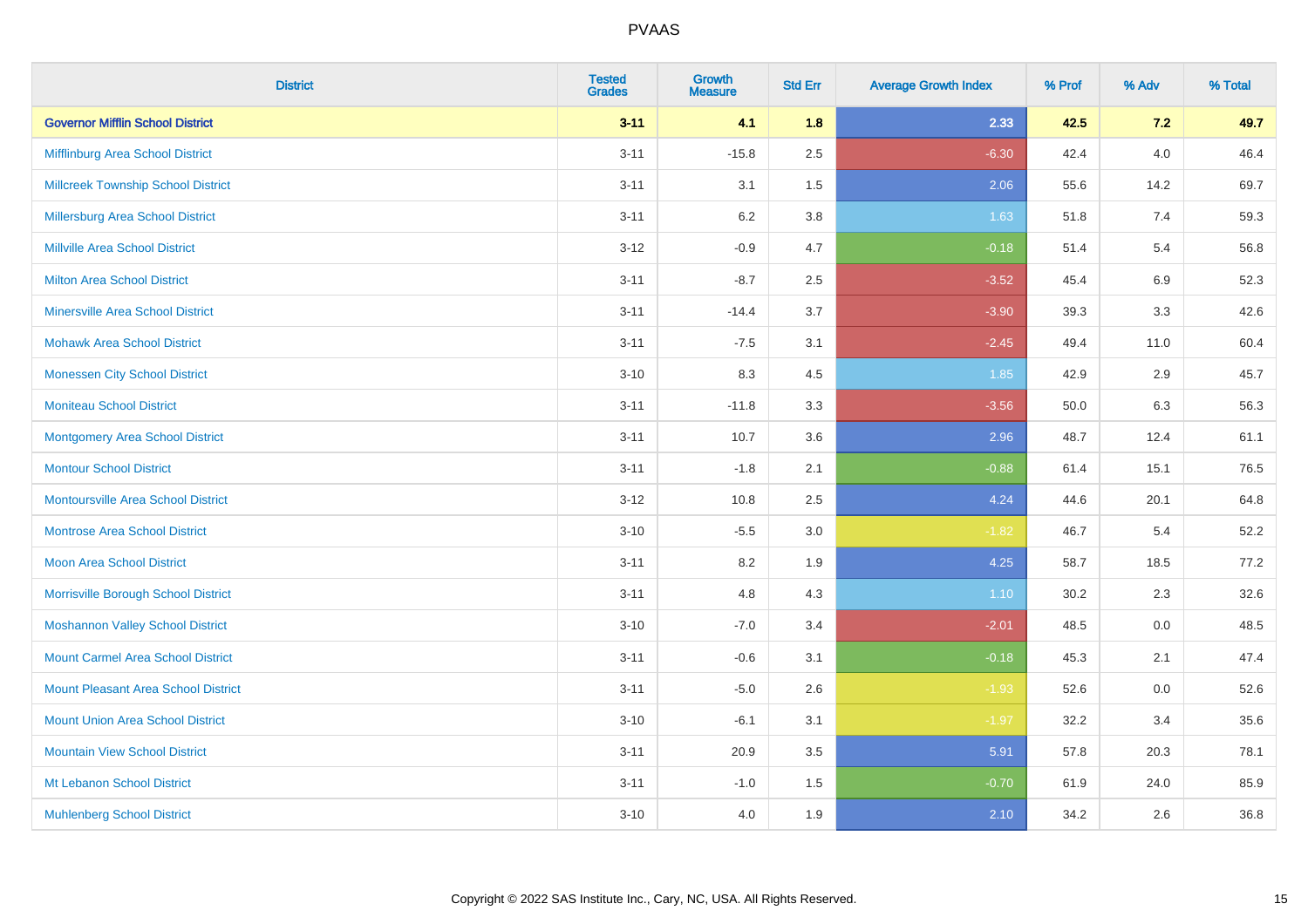| <b>District</b>                            | <b>Tested</b><br><b>Grades</b> | <b>Growth</b><br><b>Measure</b> | <b>Std Err</b> | <b>Average Growth Index</b> | % Prof | % Adv   | % Total |
|--------------------------------------------|--------------------------------|---------------------------------|----------------|-----------------------------|--------|---------|---------|
| <b>Governor Mifflin School District</b>    | $3 - 11$                       | 4.1                             | 1.8            | 2.33                        | 42.5   | 7.2     | 49.7    |
| Multicultural Academy Charter School       | $9 - 11$                       | 9.5                             | 3.5            | 2.69                        | 22.0   | $0.0\,$ | 22.0    |
| <b>Muncy School District</b>               | $3 - 11$                       | $-8.1$                          | 3.7            | $-2.21$                     | 42.0   | 3.8     | 45.8    |
| <b>Nazareth Area School District</b>       | $3 - 11$                       | $-4.7$                          | 1.7            | $-2.82$                     | 59.2   | $9.9\,$ | 69.0    |
| <b>Neshaminy School District</b>           | $3 - 11$                       | 4.0                             | 1.3            | 3.02                        | 58.7   | 9.5     | 68.2    |
| <b>Neshannock Township School District</b> | $3 - 10$                       | $-9.7$                          | 2.9            | $-3.34$                     | 62.4   | 5.6     | 67.9    |
| <b>New Brighton Area School District</b>   | $3 - 11$                       | 4.6                             | 3.1            | 1.47                        | 60.9   | 5.8     | 66.7    |
| <b>New Castle Area School District</b>     | $3 - 12$                       | $-6.4$                          | 2.4            | $-2.66$                     | 32.5   | 4.3     | 36.8    |
| <b>New Foundations Charter School</b>      | $3 - 11$                       | 5.4                             | 2.2            | 2.41                        | 47.2   | 2.5     | 49.8    |
| New Hope-Solebury School District          | $3 - 11$                       | 7.5                             | 2.9            | 2.57                        | 68.2   | 22.7    | 90.9    |
| New Kensington-Arnold School District      | $3 - 11$                       | $-0.4$                          | 3.8            | $-0.10$                     | 40.7   | 3.7     | 44.4    |
| <b>Newport School District</b>             | $3-12$                         | 1.4                             | 3.5            | 0.41                        | 51.5   | 10.3    | 61.8    |
| Norristown Area School District            | $3 - 12$                       | $-12.8$                         | 1.6            | $-7.98$                     | 23.5   | $2.3\,$ | 25.7    |
| North Allegheny School District            | $3 - 11$                       | 17.4                            | 1.3            | 13.52                       | 59.5   | 28.1    | 87.6    |
| North Clarion County School District       | $3-12$                         | 3.7                             | 4.3            | 0.85                        | 67.5   | 15.0    | 82.5    |
| <b>North East School District</b>          | $3 - 11$                       | $-9.3$                          | 3.1            | $-3.02$                     | 62.6   | 14.4    | 77.0    |
| <b>North Hills School District</b>         | $3 - 11$                       | $-1.8$                          | 1.8            | $-0.96$                     | 59.1   | 14.1    | 73.2    |
| North Penn School District                 | $3 - 11$                       | 9.1                             | 1.1            | 8.36                        | 55.8   | 17.0    | 72.8    |
| <b>North Pocono School District</b>        | $3 - 11$                       | $-2.3$                          | 3.4            | $-0.68$                     | 52.0   | 16.4    | 68.5    |
| North Schuylkill School District           | $3 - 11$                       | $-1.0$                          | 2.4            | $-0.42$                     | 41.8   | 5.1     | 46.8    |
| <b>North Star School District</b>          | $3 - 11$                       | $-8.7$                          | 3.5            | $-2.51$                     | 47.8   | 6.0     | 53.7    |
| Northampton Area School District           | $3 - 11$                       | 4.0                             | 1.6            | 2.51                        | 52.3   | 10.8    | 63.1    |
| <b>Northeast Bradford School District</b>  | $3 - 10$                       | $-3.1$                          | 4.0            | $-0.78$                     | 33.9   | 3.4     | 37.3    |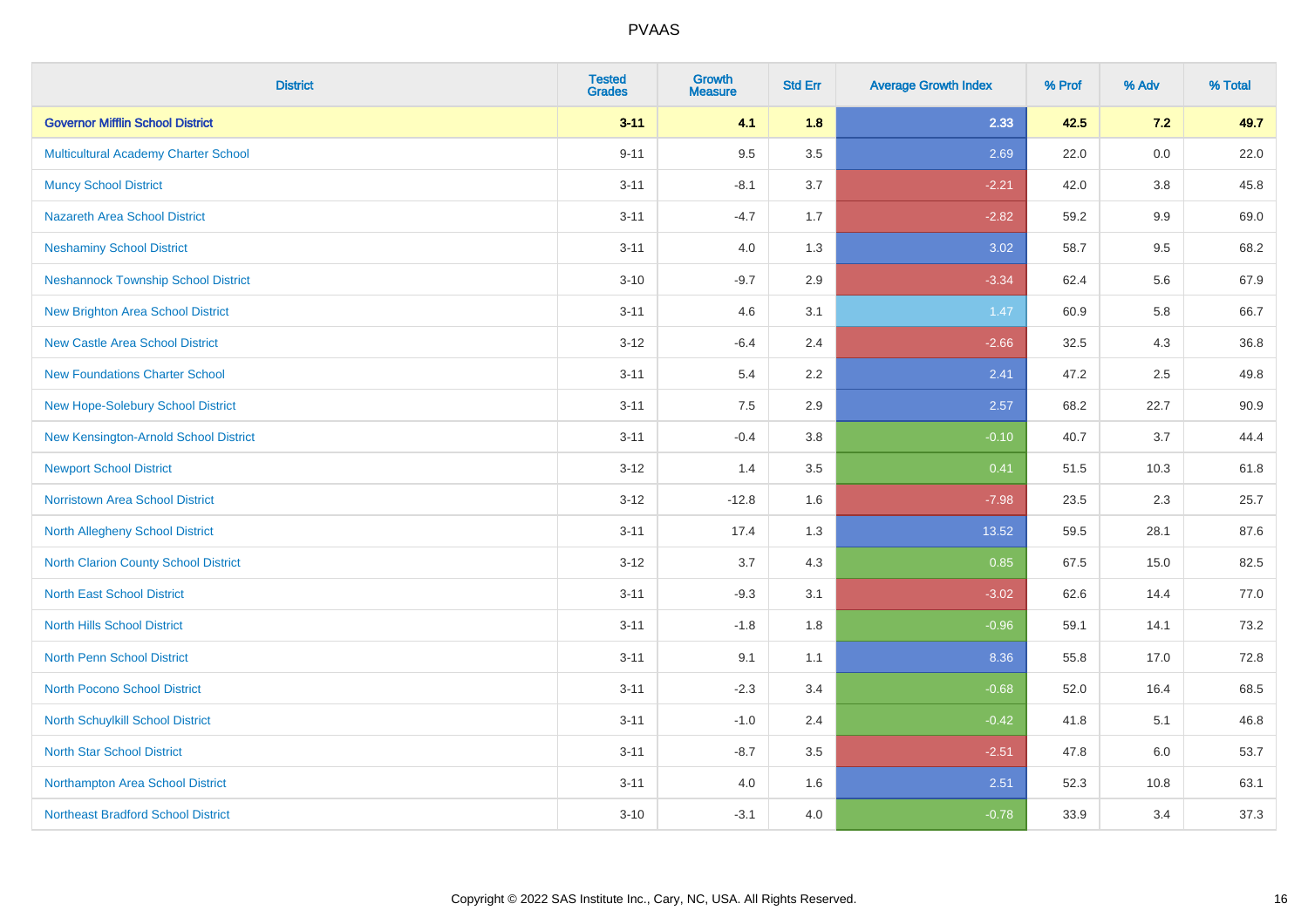| <b>District</b>                         | <b>Tested</b><br><b>Grades</b> | <b>Growth</b><br><b>Measure</b> | <b>Std Err</b> | <b>Average Growth Index</b> | % Prof | % Adv | % Total |
|-----------------------------------------|--------------------------------|---------------------------------|----------------|-----------------------------|--------|-------|---------|
| <b>Governor Mifflin School District</b> | $3 - 11$                       | 4.1                             | 1.8            | 2.33                        | 42.5   | 7.2   | 49.7    |
| Northeastern York School District       | $3 - 11$                       | 5.9                             | 2.0            | 3.03                        | 51.1   | 16.6  | 67.6    |
| Northern Bedford County School District | $3 - 11$                       | 16.5                            | 3.6            | 4.58                        | 51.7   | 20.0  | 71.7    |
| Northern Cambria School District        | $3 - 11$                       | 10.0                            | 3.3            | 3.04                        | 47.4   | 5.1   | 52.6    |
| Northern Lebanon School District        | $3 - 11$                       | 0.4                             | 2.5            | 0.15                        | 28.0   | 3.0   | 31.0    |
| Northern Lehigh School District         | $3 - 12$                       | $-10.4$                         | 2.7            | $-3.82$                     | 28.0   | 9.3   | 37.3    |
| <b>Northern Potter School District</b>  | $3 - 12$                       | $-13.1$                         | 4.6            | $-2.84$                     | 37.5   | 0.0   | 37.5    |
| Northern Tioga School District          | $3 - 12$                       | $-7.5$                          | 2.8            | $-2.64$                     | 54.0   | 1.2   | 55.2    |
| Northern York County School District    | $3 - 11$                       | 15.6                            | 2.0            | 7.98                        | 57.4   | 11.5  | 68.8    |
| <b>Northgate School District</b>        | $3 - 11$                       | 6.3                             | 3.6            | 1.73                        | 53.3   | 16.7  | 70.0    |
| Northwest Area School District          | $3 - 10$                       | $-10.0$                         | 3.8            | $-2.59$                     | 34.6   | 7.3   | 41.8    |
| Northwestern Lehigh School District     | $3 - 11$                       | 2.2                             | 2.3            | 0.93                        | 53.3   | 9.7   | 63.0    |
| <b>Northwestern School District</b>     | $3 - 11$                       | $-24.9$                         | 3.5            | $-7.13$                     | 42.6   | 2.9   | 45.6    |
| <b>Norwin School District</b>           | $3 - 11$                       | 18.0                            | 1.7            | 10.37                       | 58.5   | 27.0  | 85.4    |
| Octorara Area School District           | $3 - 11$                       | 9.1                             | 2.4            | 3.82                        | 52.1   | 8.5   | 60.6    |
| Oil City Area School District           | $3 - 11$                       | $-2.9$                          | 2.6            | $-1.08$                     | 44.4   | 5.8   | 50.2    |
| <b>Old Forge School District</b>        | $3 - 12$                       | $-5.9$                          | 3.4            | $-1.73$                     | 52.9   | 7.1   | 60.0    |
| <b>Oley Valley School District</b>      | $3 - 11$                       | $-0.4$                          | 2.8            | $-0.15$                     | 43.1   | 12.9  | 56.0    |
| <b>Oswayo Valley School District</b>    | $3 - 12$                       | 8.5                             | $5.0\,$        | 1.68                        | 50.0   | 16.7  | 66.7    |
| <b>Otto-Eldred School District</b>      | $3 - 11$                       | $-0.7$                          | 4.2            | $-0.15$                     | 56.2   | 6.2   | 62.5    |
| <b>Owen J Roberts School District</b>   | $3 - 11$                       | $-12.3$                         | 1.6            | $-7.61$                     | 57.0   | 11.9  | 69.0    |
| <b>Oxford Area School District</b>      | $3 - 11$                       | $-4.3$                          | 1.9            | $-2.26$                     | 41.3   | 8.0   | 49.3    |
| <b>Palisades School District</b>        | $3 - 11$                       | $-8.7$                          | 2.8            | $-3.06$                     | 53.8   | 6.7   | 60.5    |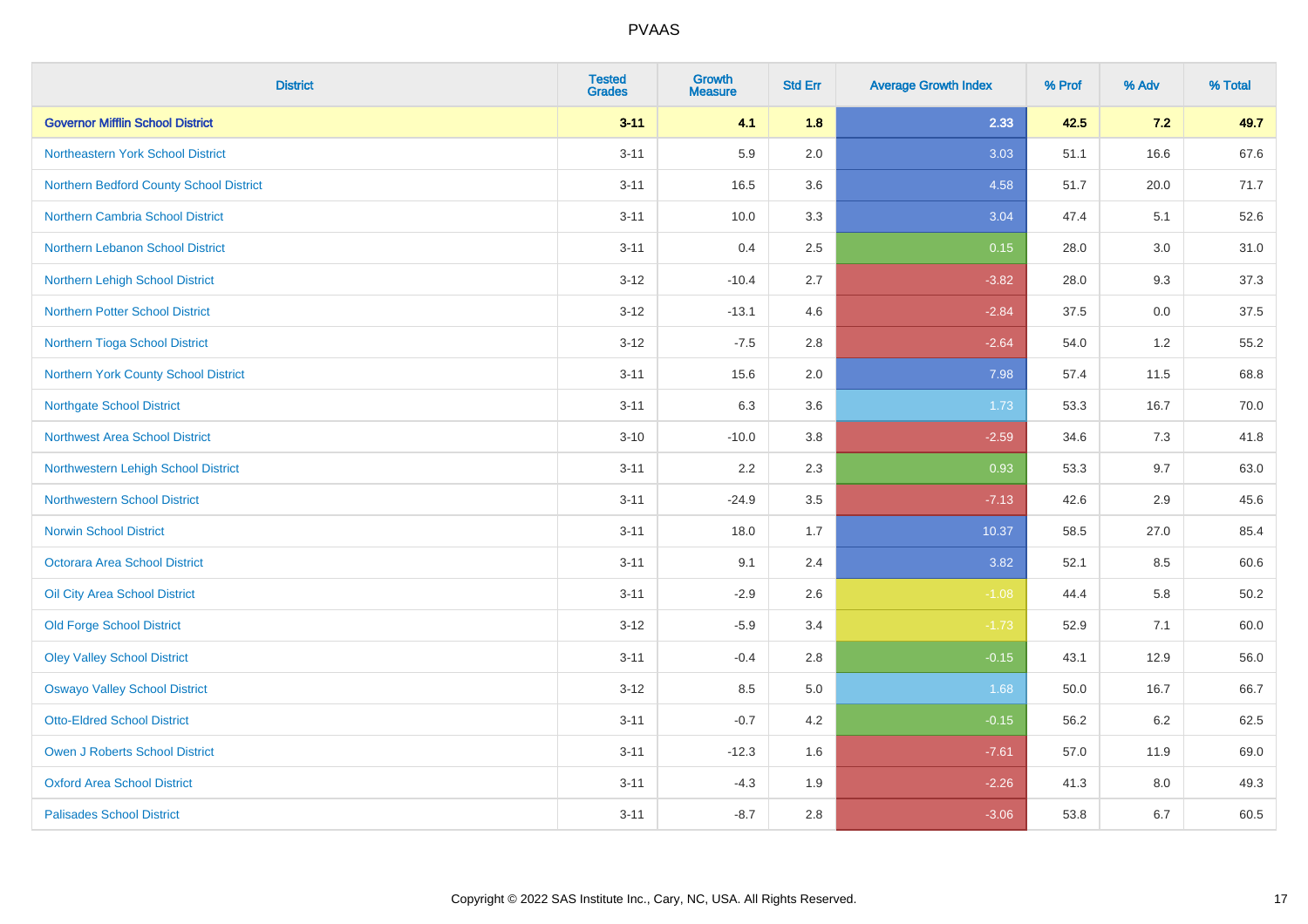| <b>District</b>                               | <b>Tested</b><br><b>Grades</b> | <b>Growth</b><br><b>Measure</b> | <b>Std Err</b> | <b>Average Growth Index</b> | % Prof | % Adv   | % Total |
|-----------------------------------------------|--------------------------------|---------------------------------|----------------|-----------------------------|--------|---------|---------|
| <b>Governor Mifflin School District</b>       | $3 - 11$                       | 4.1                             | 1.8            | 2.33                        | 42.5   | 7.2     | 49.7    |
| <b>Palmerton Area School District</b>         | $3 - 11$                       | $-1.2$                          | $3.0\,$        | $-0.39$                     | 57.4   | $5.0\,$ | 62.4    |
| Palmyra Area School District                  | $3 - 11$                       | 5.6                             | 1.9            | 2.96                        | 56.4   | 15.6    | 72.0    |
| <b>Panther Valley School District</b>         | $3 - 12$                       | $-0.6$                          | 3.3            | $-0.19$                     | 47.9   | 4.3     | 52.1    |
| <b>Parkland School District</b>               | $3 - 11$                       | 5.3                             | 1.2            | 4.30                        | 58.0   | 22.3    | 80.4    |
| Pen Argyl Area School District                | $3 - 12$                       | 9.2                             | 2.7            | 3.46                        | 50.0   | 12.6    | 62.6    |
| Penn Cambria School District                  | $3 - 11$                       | $-0.0$                          | 2.7            | $-0.01$                     | 61.5   | 7.7     | 69.2    |
| <b>Penn Hills School District</b>             | $3 - 11$                       | $-7.6$                          | 2.6            | $-2.94$                     | 33.1   | 0.7     | 33.8    |
| <b>Penn Manor School District</b>             | $3 - 11$                       | $-0.4$                          | 1.6            | $-0.25$                     | 51.9   | 12.6    | 64.5    |
| <b>Penncrest School District</b>              | $3 - 11$                       | 5.7                             | 2.2            | 2.57                        | 47.2   | 7.1     | 54.3    |
| <b>Penn-Delco School District</b>             | $3 - 11$                       | $-6.8$                          | 1.9            | $-3.51$                     | 46.6   | 3.2     | 49.8    |
| <b>Pennridge School District</b>              | $3 - 10$                       | $-16.8$                         | 1.4            | $-11.59$                    | 46.8   | 8.0     | 54.9    |
| Penns Manor Area School District              | $3-12$                         | $-17.0$                         | 3.7            | $-4.52$                     | 29.7   | 3.1     | 32.8    |
| Penns Valley Area School District             | $3 - 12$                       | 14.0                            | 2.9            | 4.80                        | 41.9   | 23.1    | 65.0    |
| <b>Pennsbury School District</b>              | $3 - 11$                       | 11.7                            | 1.5            | 7.90                        | 60.1   | 21.3    | 81.3    |
| Pennsylvania Cyber Charter School             | $3 - 11$                       | 11.6                            | 1.5            | 7.54                        | 46.3   | 5.0     | 51.3    |
| Pennsylvania Distance Learning Charter School | $3 - 12$                       | 9.3                             | 4.2            | 2.22                        | 42.2   | 3.1     | 45.3    |
| Pennsylvania Leadership Charter School        | $3 - 11$                       | 4.6                             | 2.2            | 2.13                        | 55.4   | 11.2    | 66.7    |
| Pennsylvania Virtual Charter School           | $3 - 11$                       | 11.8                            | $3.5\,$        | 3.37                        | 56.5   | 11.1    | 67.6    |
| <b>Penn-Trafford School District</b>          | $3 - 11$                       | 13.4                            | 1.7            | 7.87                        | 62.3   | 21.9    | 84.2    |
| People For People Charter School              | $3 - 12$                       | 13.3                            | 5.5            | 2.43                        | 13.5   | 0.0     | 13.5    |
| <b>Pequea Valley School District</b>          | $3 - 11$                       | $-5.8$                          | 3.2            | $-1.80$                     | 39.8   | 9.1     | 48.9    |
| <b>Perkiomen Valley School District</b>       | $3 - 11$                       | $-3.5$                          | 1.6            | $-2.18$                     | 53.8   | 13.4    | 67.2    |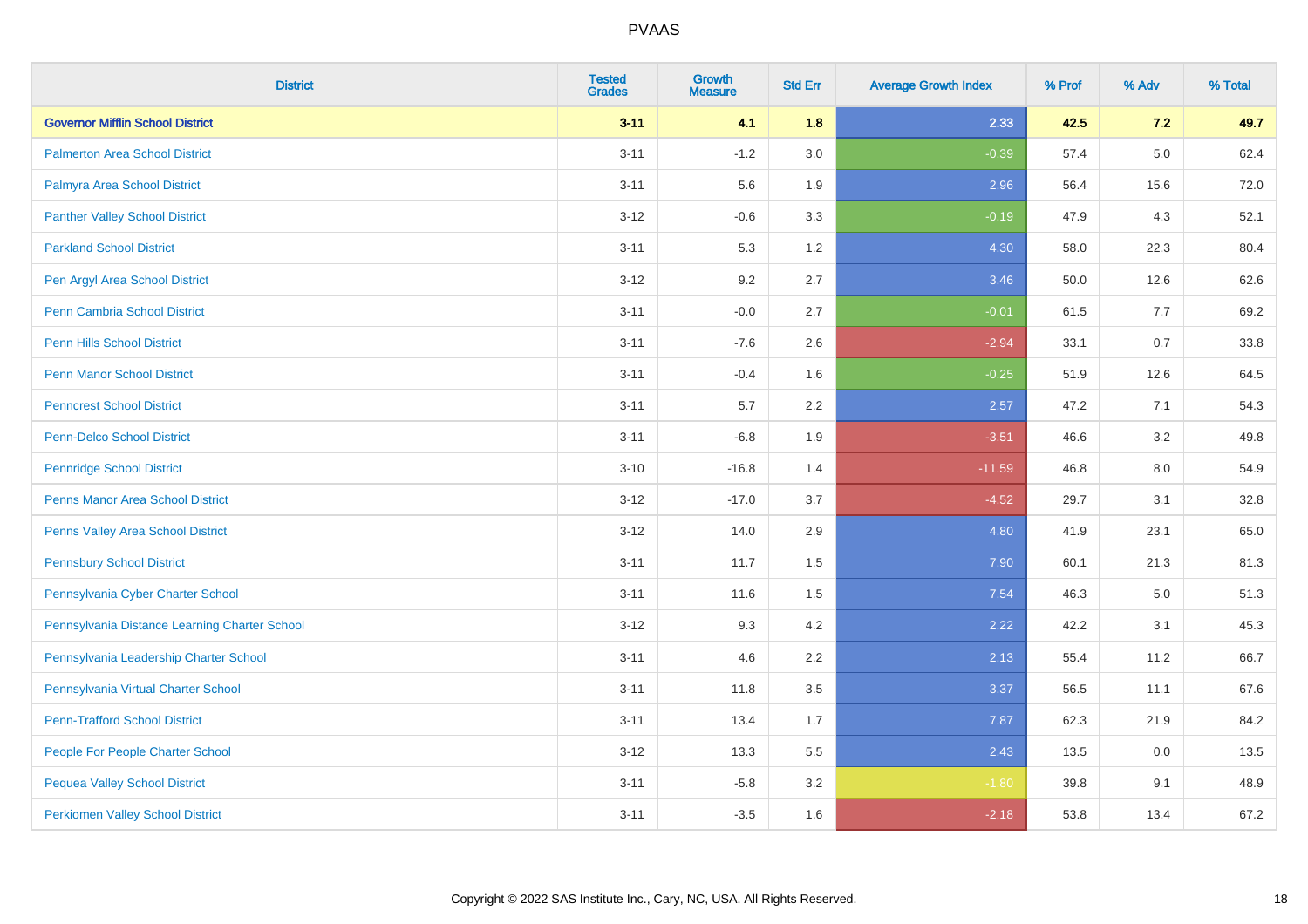| <b>District</b>                                                       | <b>Tested</b><br><b>Grades</b> | <b>Growth</b><br><b>Measure</b> | <b>Std Err</b> | <b>Average Growth Index</b> | % Prof | % Adv | % Total |
|-----------------------------------------------------------------------|--------------------------------|---------------------------------|----------------|-----------------------------|--------|-------|---------|
| <b>Governor Mifflin School District</b>                               | $3 - 11$                       | 4.1                             | 1.8            | 2.33                        | 42.5   | $7.2$ | 49.7    |
| Perseus House Charter School Of Excellence                            | $6 - 11$                       | $-5.2$                          | 3.0            | $-1.72$                     | 16.5   | 0.0   | 16.5    |
| <b>Peters Township School District</b>                                | $3 - 11$                       | 5.0                             | 1.8            | 2.76                        | 59.8   | 26.1  | 85.9    |
| Philadelphia Academy Charter School                                   | $3 - 11$                       | $-8.9$                          | 2.9            | $-3.04$                     | 50.5   | 2.9   | 53.4    |
| Philadelphia City School District                                     | $3 - 12$                       | 7.5                             | 0.6            | 12.64                       | 38.4   | 7.0   | 45.4    |
| Philadelphia Electrical & Tech Charter High School                    | $10 - 10$                      | $-0.5$                          | 2.9            | $-0.15$                     | 8.8    | 0.0   | 8.8     |
| Philipsburg-Osceola Area School District                              | $3 - 11$                       | $-24.8$                         | 3.3            | $-7.43$                     | 19.7   | 2.6   | 22.4    |
| <b>Phoenixville Area School District</b>                              | $3 - 11$                       | $-1.7$                          | 2.1            | $-0.83$                     | 59.9   | 10.6  | 70.5    |
| <b>Pine Grove Area School District</b>                                | $3 - 11$                       | $-7.7$                          | 2.9            | $-2.66$                     | 42.3   | 7.7   | 50.0    |
| <b>Pine-Richland School District</b>                                  | $3 - 11$                       | 11.5                            | 1.8            | 6.31                        | 60.6   | 24.4  | 85.0    |
| <b>Pittsburgh School District</b>                                     | $3 - 11$                       | $-3.3$                          | 1.1            | $-3.04$                     | 33.9   | 8.2   | 42.1    |
| <b>Pittston Area School District</b>                                  | $3 - 11$                       | $-10.1$                         | 5.6            | $-1.80$                     | 38.1   | 9.5   | 47.6    |
| <b>Pleasant Valley School District</b>                                | $3 - 11$                       | 3.1                             | 2.0            | 1.57                        | 57.2   | 5.5   | 62.8    |
| <b>Plum Borough School District</b>                                   | $3 - 11$                       | $-11.3$                         | 2.2            | $-5.19$                     | 51.1   | 9.0   | 60.1    |
| Pocono Mountain School District                                       | $3 - 12$                       | 6.8                             | 1.5            | 4.62                        | 45.8   | 5.0   | 50.7    |
| <b>Port Allegany School District</b>                                  | $3 - 11$                       | 4.4                             | 3.6            | 1.21                        | 28.1   | 9.4   | 37.5    |
| <b>Portage Area School District</b>                                   | $3 - 10$                       | $-8.1$                          | 3.6            | $-2.26$                     | 40.6   | 9.4   | 50.0    |
| <b>Pottsgrove School District</b>                                     | $3 - 11$                       | 2.8                             | 2.0            | 1.35                        | 44.0   | 10.0  | 53.9    |
| <b>Pottstown School District</b>                                      | $3 - 12$                       | $-4.0$                          | 2.4            | $-1.68$                     | 29.8   | 1.2   | 31.0    |
| <b>Pottsville Area School District</b>                                | $3 - 12$                       | 4.4                             | 2.3            | 1.94                        | 44.8   | 5.4   | 50.2    |
| Preparatory Charter School Of Mathematics, Science, Tech, And Careers | $9 - 10$                       | $-4.0$                          | 2.5            | $-1.59$                     | 15.0   | 0.0   | 15.0    |
| Propel Charter School - Braddock Hills                                | $3 - 11$                       | $-13.6$                         | 3.6            | $-3.81$                     | 9.7    | 1.6   | 11.3    |
| <b>Propel Charter School-Homestead</b>                                | $3 - 11$                       | $-11.7$                         | 4.1            | $-2.84$                     | 15.9   | 0.0   | 15.9    |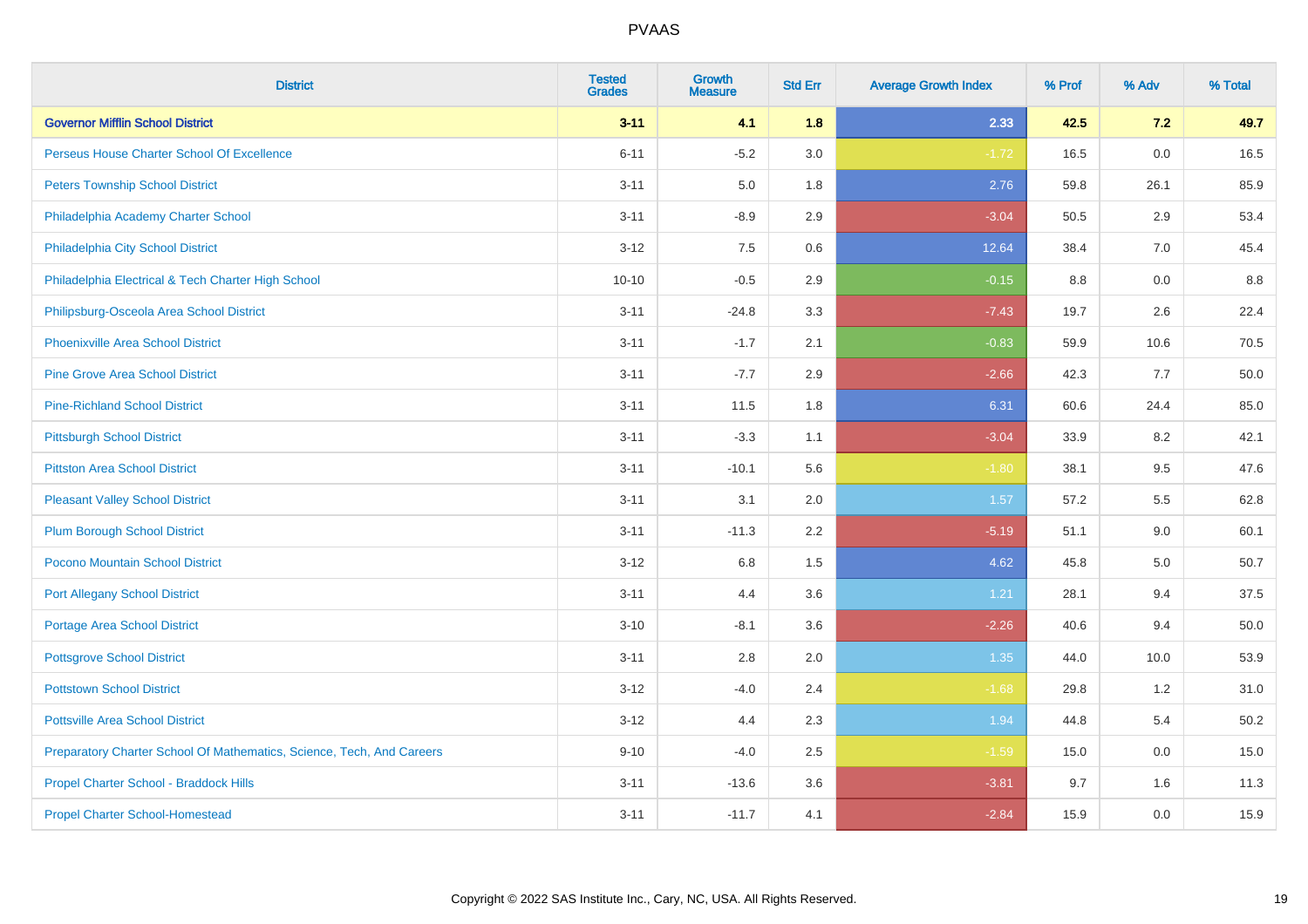| <b>District</b>                                | <b>Tested</b><br><b>Grades</b> | Growth<br><b>Measure</b> | <b>Std Err</b> | <b>Average Growth Index</b> | % Prof | % Adv   | % Total |
|------------------------------------------------|--------------------------------|--------------------------|----------------|-----------------------------|--------|---------|---------|
| <b>Governor Mifflin School District</b>        | $3 - 11$                       | 4.1                      | 1.8            | 2.33                        | 42.5   | 7.2     | 49.7    |
| <b>Propel Charter School-Montour</b>           | $3 - 10$                       | $-10.7$                  | 3.9            | $-2.71$                     | 13.7   | 0.0     | 13.7    |
| <b>Punxsutawney Area School District</b>       | $3 - 11$                       | 4.2                      | 2.9            | 1.45                        | 55.0   | $5.5\,$ | 60.6    |
| <b>Purchase Line School District</b>           | $3 - 12$                       | 1.7                      | 3.5            | 0.47                        | 43.1   | 5.4     | 48.5    |
| <b>Quaker Valley School District</b>           | $3 - 11$                       | $-2.8$                   | 2.6            | $-1.08$                     | 55.2   | 13.2    | 68.4    |
| <b>Quakertown Community School District</b>    | $3 - 12$                       | $-4.4$                   | 1.6            | $-2.70$                     | 56.5   | 10.0    | 66.6    |
| <b>Radnor Township School District</b>         | $3 - 12$                       | 1.0                      | 2.1            | 0.50                        | 65.0   | 23.2    | 88.2    |
| <b>Reach Cyber Charter School</b>              | $3 - 11$                       | 8.1                      | 4.7            | 1.72                        | 42.4   | 4.6     | 47.0    |
| <b>Reading School District</b>                 | $3 - 11$                       | 10.1                     | 1.4            | 7.25                        | 24.7   | 2.4     | 27.2    |
| <b>Redbank Valley School District</b>          | $3 - 11$                       | $-9.5$                   | 3.4            | $-2.77$                     | 31.5   | 4.9     | 36.4    |
| Renaissance Academy Charter School             | $3 - 11$                       | 8.3                      | 3.3            | 2.54                        | 45.6   | 22.8    | 68.4    |
| <b>Reynolds School District</b>                | $3 - 10$                       | 0.5                      | 3.4            | 0.16                        | 52.1   | 7.0     | 59.2    |
| <b>Richland School District</b>                | $3 - 11$                       | 6.7                      | 2.9            | 2.33                        | 62.2   | 19.2    | 81.4    |
| <b>Ridgway Area School District</b>            | $3 - 11$                       | $-14.5$                  | 4.1            | $-3.56$                     | 49.0   | 9.8     | 58.8    |
| <b>Ridley School District</b>                  | $3 - 12$                       | 10.0                     | 1.6            | 6.10                        | 45.6   | 8.2     | 53.8    |
| <b>Ringgold School District</b>                | $3 - 11$                       | $-14.7$                  | 2.4            | $-6.04$                     | 41.5   | 7.9     | 49.4    |
| <b>Riverside Beaver County School District</b> | $3 - 11$                       | $-14.0$                  | 3.0            | $-4.64$                     | 49.4   | 8.8     | 58.2    |
| <b>Riverside School District</b>               | $3 - 11$                       | $-3.2$                   | 3.0            | $-1.09$                     | 43.0   | 9.0     | 52.0    |
| <b>Riverview School District</b>               | $3 - 11$                       | $-4.6$                   | $3.8\,$        | $-1.20$                     | 57.9   | 15.8    | 73.7    |
| <b>Roberto Clemente Charter School</b>         | $3 - 12$                       | 2.2                      | 4.9            | 0.45                        | 27.5   | 5.0     | 32.5    |
| <b>Rochester Area School District</b>          | $3 - 11$                       | $-13.2$                  | 4.6            | $-2.89$                     | 19.5   | 1.3     | 20.8    |
| <b>Rose Tree Media School District</b>         | $3 - 10$                       | $-25.6$                  | 2.4            | $-10.76$                    | 54.8   | 6.4     | 61.2    |
| <b>Saint Marys Area School District</b>        | $3 - 11$                       | 7.8                      | 2.6            | 3.04                        | 57.0   | 8.2     | 65.2    |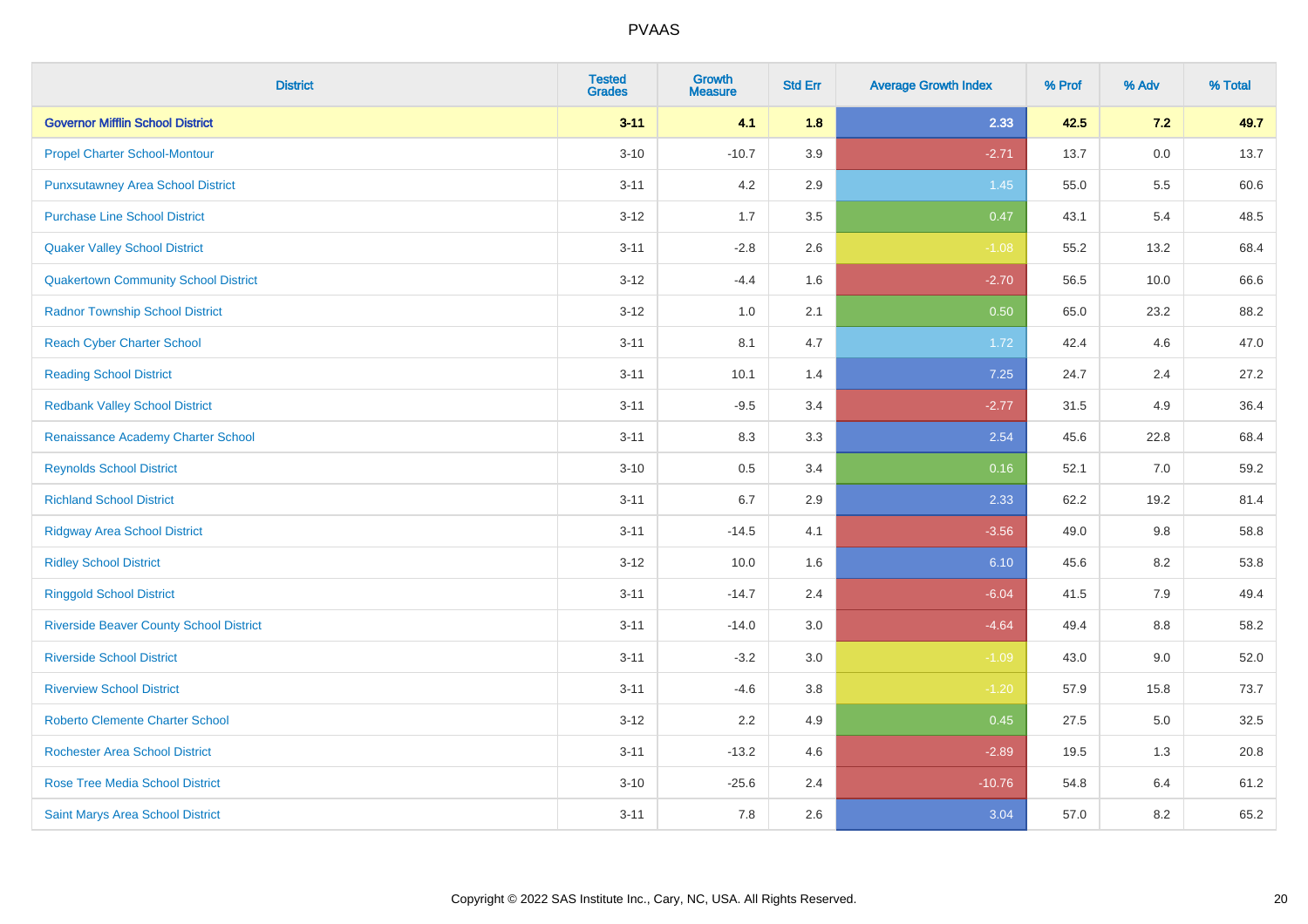| <b>District</b>                               | <b>Tested</b><br><b>Grades</b> | <b>Growth</b><br><b>Measure</b> | <b>Std Err</b> | <b>Average Growth Index</b> | % Prof | % Adv   | % Total |
|-----------------------------------------------|--------------------------------|---------------------------------|----------------|-----------------------------|--------|---------|---------|
| <b>Governor Mifflin School District</b>       | $3 - 11$                       | 4.1                             | 1.8            | 2.33                        | 42.5   | 7.2     | 49.7    |
| <b>Salisbury Township School District</b>     | $3 - 11$                       | 6.3                             | 3.6            | 1.77                        | 46.2   | $6.6\,$ | 52.8    |
| Salisbury-Elk Lick School District            | $3 - 11$                       | $-13.5$                         | 5.9            | $-2.30$                     | 27.8   | 0.0     | 27.8    |
| <b>Saucon Valley School District</b>          | $3 - 11$                       | 14.7                            | 2.5            | 5.98                        | 48.7   | 20.2    | 69.0    |
| <b>Sayre Area School District</b>             | $3 - 11$                       | 11.2                            | 3.5            | 3.20                        | 52.2   | 7.5     | 59.7    |
| <b>School Lane Charter School</b>             | $3 - 11$                       | 12.4                            | 3.6            | 3.43                        | 59.1   | 9.8     | 68.9    |
| Schuylkill Haven Area School District         | $3 - 11$                       | $-15.3$                         | 3.1            | $-4.87$                     | 49.7   | 2.4     | 52.1    |
| <b>Schuylkill Valley School District</b>      | $3 - 11$                       | 1.4                             | 2.5            | 0.56                        | 55.1   | 10.2    | 65.3    |
| <b>Scranton School District</b>               | $3 - 12$                       | $-2.9$                          | 2.4            | $-1.22$                     | 45.6   | 3.6     | 49.1    |
| Selinsgrove Area School District              | $3 - 12$                       | 8.3                             | 2.3            | 3.54                        | 56.8   | 10.0    | 66.8    |
| <b>Seneca Valley School District</b>          | $3 - 11$                       | $-1.4$                          | 1.4            | $-0.99$                     | 57.2   | 11.4    | 68.6    |
| <b>Shade-Central City School District</b>     | $3 - 11$                       | $-5.9$                          | 4.6            | $-1.28$                     | 27.8   | 0.0     | 27.8    |
| <b>Shaler Area School District</b>            | $3 - 11$                       | $-0.8$                          | 1.9            | $-0.43$                     | 49.1   | 9.6     | 58.7    |
| <b>Shamokin Area School District</b>          | $3 - 11$                       | $-7.7$                          | 4.8            | $-1.60$                     | 38.1   | 3.2     | 41.3    |
| <b>Shanksville-Stonycreek School District</b> | $3 - 10$                       | 7.0                             | 5.9            | 1.20                        | 64.7   | 17.6    | 82.4    |
| <b>Sharon City School District</b>            | $3 - 11$                       | 4.9                             | 2.6            | 1.87                        | 48.2   | 5.3     | 53.4    |
| <b>Sharpsville Area School District</b>       | $3 - 11$                       | $-1.4$                          | 3.5            | $-0.40$                     | 55.2   | 13.4    | 68.7    |
| <b>Shenandoah Valley School District</b>      | $3 - 11$                       | 9.7                             | 3.9            | 2.49                        | 28.3   | 5.0     | 33.3    |
| Shenango Area School District                 | $3 - 11$                       | $-2.6$                          | 3.3            | $-0.79$                     | 50.6   | 13.9    | 64.6    |
| <b>Shikellamy School District</b>             | $3 - 10$                       | $-22.3$                         | 2.5            | $-8.92$                     | 33.3   | 6.1     | 39.5    |
| <b>Shippensburg Area School District</b>      | $3 - 11$                       | 9.3                             | 1.9            | 4.84                        | 53.1   | 10.2    | 63.3    |
| <b>Slippery Rock Area School District</b>     | $3 - 11$                       | $-6.3$                          | 2.5            | $-2.51$                     | 56.2   | 9.5     | 65.7    |
| <b>Smethport Area School District</b>         | $3 - 12$                       | 0.6                             | 3.9            | 0.15                        | 37.0   | 1.8     | 38.9    |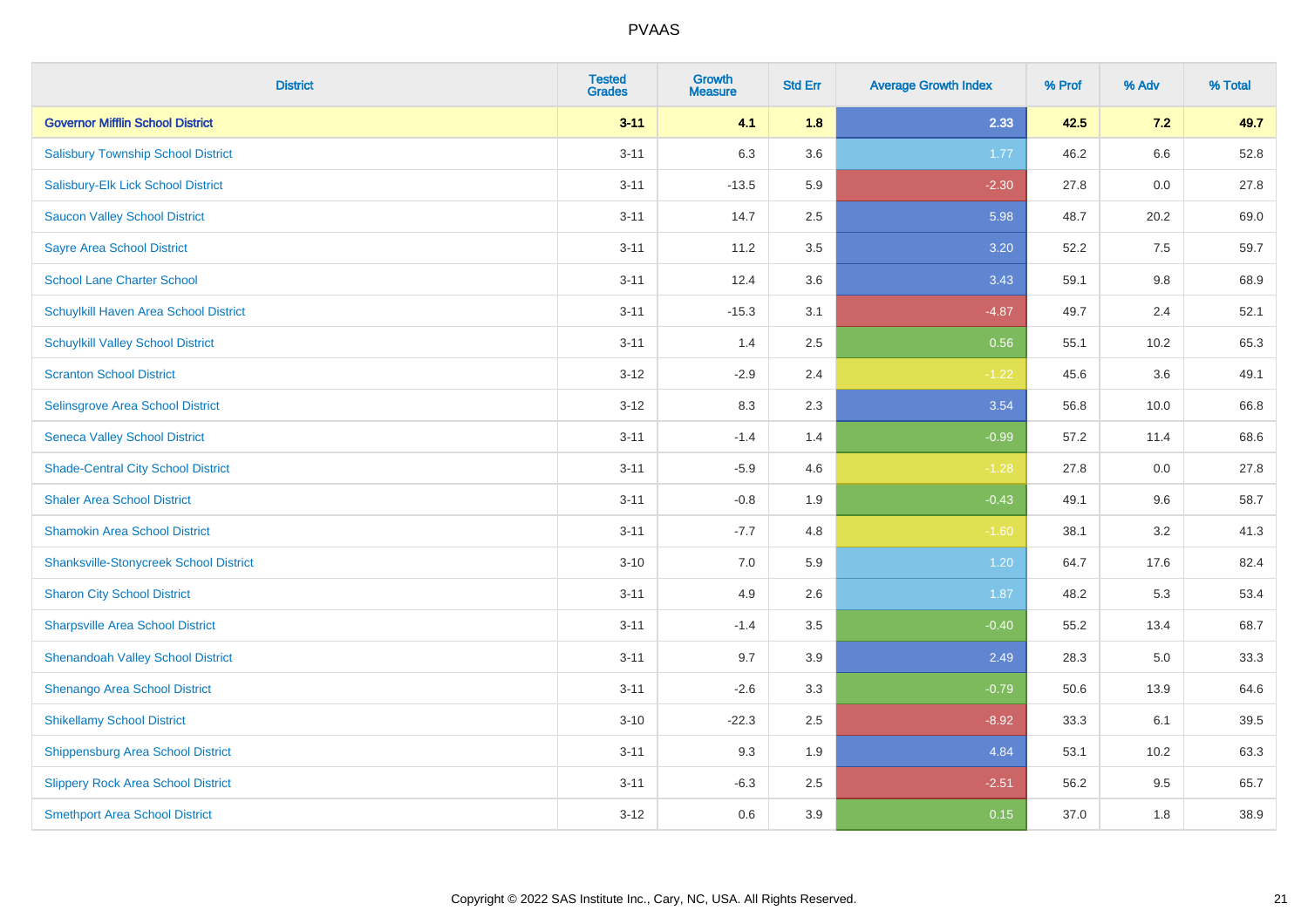| <b>District</b>                            | <b>Tested</b><br><b>Grades</b> | <b>Growth</b><br><b>Measure</b> | <b>Std Err</b> | <b>Average Growth Index</b> | % Prof | % Adv | % Total |
|--------------------------------------------|--------------------------------|---------------------------------|----------------|-----------------------------|--------|-------|---------|
| <b>Governor Mifflin School District</b>    | $3 - 11$                       | 4.1                             | 1.8            | 2.33                        | 42.5   | 7.2   | 49.7    |
| <b>Solanco School District</b>             | $3 - 11$                       | $-11.0$                         | 2.0            | $-5.55$                     | 41.6   | 4.5   | 46.1    |
| <b>Somerset Area School District</b>       | $3 - 11$                       | $-4.4$                          | 2.3            | $-1.93$                     | 44.4   | 14.9  | 59.3    |
| <b>Souderton Area School District</b>      | $3 - 11$                       | 12.4                            | 1.5            | 8.28                        | 61.7   | 15.2  | 76.9    |
| South Allegheny School District            | $3 - 11$                       | $-8.8$                          | 3.2            | $-2.70$                     | 40.5   | 0.0   | 40.5    |
| South Butler County School District        | $3 - 10$                       | 3.9                             | 2.5            | 1.54                        | 53.1   | 16.6  | 69.7    |
| <b>South Eastern School District</b>       | $3 - 11$                       | 0.9                             | 2.4            | 0.39                        | 54.8   | 6.6   | 61.4    |
| South Fayette Township School District     | $3 - 11$                       | 1.7                             | 2.0            | 0.88                        | 61.0   | 26.5  | 87.6    |
| <b>South Park School District</b>          | $3 - 11$                       | $-11.3$                         | 2.7            | $-4.23$                     | 53.5   | 13.7  | 67.3    |
| South Side Area School District            | $3 - 11$                       | $-1.6$                          | 3.3            | $-0.48$                     | 50.0   | 6.8   | 56.8    |
| South Western School District              | $3 - 12$                       | 3.9                             | 1.9            | 2.08                        | 60.2   | 8.1   | 68.3    |
| South Williamsport Area School District    | $3 - 10$                       | $-5.7$                          | 2.5            | $-2.30$                     | 45.5   | 4.5   | 50.0    |
| Southeastern Greene School District        | $3 - 10$                       | 3.3                             | 4.6            | 0.72                        | 57.6   | 6.1   | 63.6    |
| Southern Columbia Area School District     | $3 - 11$                       | $-14.6$                         | 3.0            | $-4.92$                     | 55.0   | 4.0   | 59.0    |
| Southern Fulton School District            | $3 - 11$                       | $-23.7$                         | 4.4            | $-5.37$                     | 34.2   | 10.5  | 44.7    |
| Southern Huntingdon County School District | $3 - 11$                       | $-12.9$                         | 3.2            | $-3.98$                     | 32.5   | 2.5   | 35.0    |
| Southern Lehigh School District            | $3 - 11$                       | $-0.4$                          | 2.3            | $-0.17$                     | 66.1   | 11.9  | 78.0    |
| Southern Tioga School District             | $3 - 11$                       | $-11.5$                         | 2.7            | $-4.25$                     | 47.8   | 6.4   | 54.3    |
| Southern York County School District       | $3 - 11$                       | 14.2                            | 2.1            | 6.91                        | 55.1   | 18.1  | 73.1    |
| <b>Southmoreland School District</b>       | $3 - 11$                       | $-8.3$                          | 3.6            | $-2.32$                     | 56.8   | 7.2   | 64.0    |
| <b>Spring Cove School District</b>         | $3 - 11$                       | 3.4                             | 2.5            | 1.33                        | 47.8   | 12.7  | 60.4    |
| <b>Spring Grove Area School District</b>   | $3 - 11$                       | 5.6                             | 2.1            | 2.68                        | 55.1   | 15.0  | 70.1    |
| <b>Springfield School District</b>         | $3 - 11$                       | 13.8                            | 1.7            | 7.99                        | 60.9   | 21.5  | 82.4    |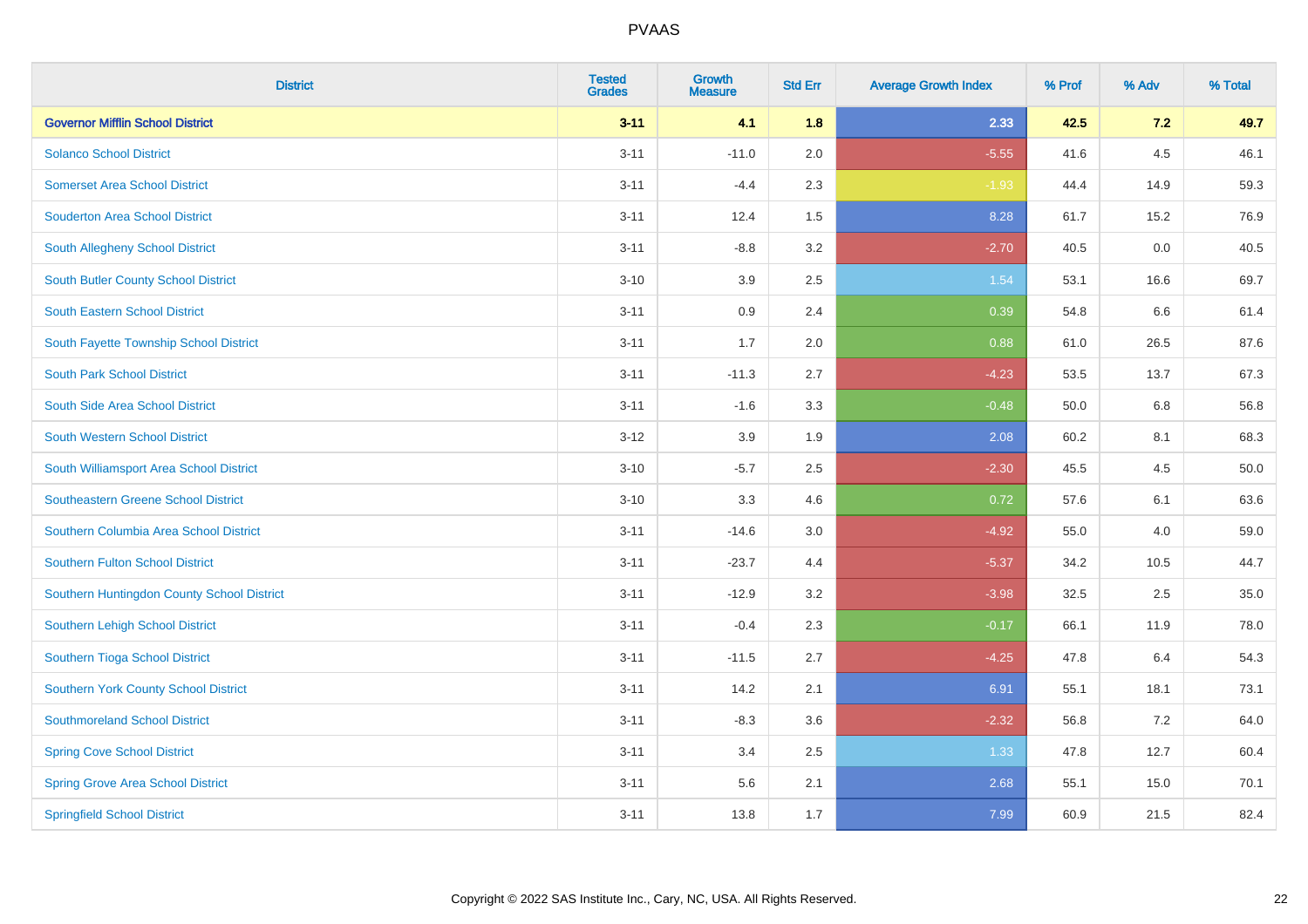| <b>District</b>                              | <b>Tested</b><br><b>Grades</b> | <b>Growth</b><br><b>Measure</b> | <b>Std Err</b> | <b>Average Growth Index</b> | % Prof | % Adv   | % Total |
|----------------------------------------------|--------------------------------|---------------------------------|----------------|-----------------------------|--------|---------|---------|
| <b>Governor Mifflin School District</b>      | $3 - 11$                       | 4.1                             | 1.8            | 2.33                        | 42.5   | 7.2     | 49.7    |
| <b>Springfield Township School District</b>  | $3 - 11$                       | $-18.9$                         | 3.2            | $-5.88$                     | 62.6   | $3.6\,$ | 66.3    |
| <b>Spring-Ford Area School District</b>      | $3 - 11$                       | 6.0                             | 1.3            | 4.46                        | 60.8   | 16.5    | 77.4    |
| <b>State College Area School District</b>    | $3 - 11$                       | 20.5                            | 1.4            | 14.33                       | 58.0   | 25.9    | 84.0    |
| <b>Steel Valley School District</b>          | $3 - 11$                       | 6.5                             | 3.4            | 1.89                        | 50.7   | 5.6     | 56.3    |
| <b>Steelton-Highspire School District</b>    | $3 - 11$                       | $-11.8$                         | 3.5            | $-3.40$                     | 14.5   | 0.0     | 14.5    |
| <b>Sto-Rox School District</b>               | $3 - 10$                       | 6.6                             | 3.7            | 1.80                        | 13.4   | 0.0     | 13.4    |
| <b>Stroudsburg Area School District</b>      | $3 - 11$                       | 5.5                             | 1.9            | 2.88                        | 48.1   | 4.2     | 52.3    |
| <b>Sugar Valley Rural Charter School</b>     | $3 - 11$                       | $-11.0$                         | 4.5            | $-2.46$                     | 14.9   | 0.0     | 14.9    |
| <b>Sullivan County School District</b>       | $3 - 10$                       | $-4.0$                          | 4.4            | $-0.90$                     | 66.7   | $2.6\,$ | 69.2    |
| <b>Susquehanna Community School District</b> | $3 - 11$                       | $-2.8$                          | 4.2            | $-0.66$                     | 49.4   | 6.9     | 56.3    |
| Susquehanna Township School District         | $3 - 12$                       | $-5.8$                          | 2.7            | $-2.17$                     | 36.0   | 5.6     | 41.6    |
| <b>Susquenita School District</b>            | $3 - 11$                       | $-0.1$                          | 2.8            | $-0.01$                     | 47.7   | 10.1    | 57.8    |
| <b>Tacony Academy Charter School</b>         | $3 - 11$                       | $-14.7$                         | 3.0            | $-4.82$                     | 22.4   | 1.8     | 24.1    |
| <b>Tamaqua Area School District</b>          | $3 - 12$                       | $-8.2$                          | 2.5            | $-3.24$                     | 44.5   | 1.9     | 46.4    |
| <b>Tech Freire Charter School</b>            | $9 - 11$                       | 9.3                             | 2.9            | 3.26                        | 18.0   | 1.1     | 19.1    |
| The New Academy Charter School               | $8 - 11$                       | $-10.4$                         | 5.2            | $-2.00$                     | 0.0    | 0.0     | $0.0\,$ |
| <b>Tidioute Community Charter School</b>     | $3 - 11$                       | 5.7                             | 5.1            | 1.11                        | 34.4   | 21.9    | 56.2    |
| <b>Titusville Area School District</b>       | $3 - 11$                       | $-13.2$                         | 2.6            | $-4.99$                     | 43.2   | 4.8     | 48.0    |
| <b>Towanda Area School District</b>          | $3 - 11$                       | 4.0                             | 2.8            | 1.44                        | 39.4   | 6.6     | 46.0    |
| <b>Trinity Area School District</b>          | $3 - 11$                       | $-5.4$                          | 2.0            | $-2.71$                     | 48.3   | 11.8    | 60.1    |
| <b>Tri-Valley School District</b>            | $3 - 10$                       | $-6.4$                          | 4.1            | $-1.57$                     | 37.0   | 4.4     | 41.3    |
| <b>Troy Area School District</b>             | $3 - 10$                       | $-4.3$                          | 3.4            | $-1.26$                     | 43.2   | 5.7     | 48.9    |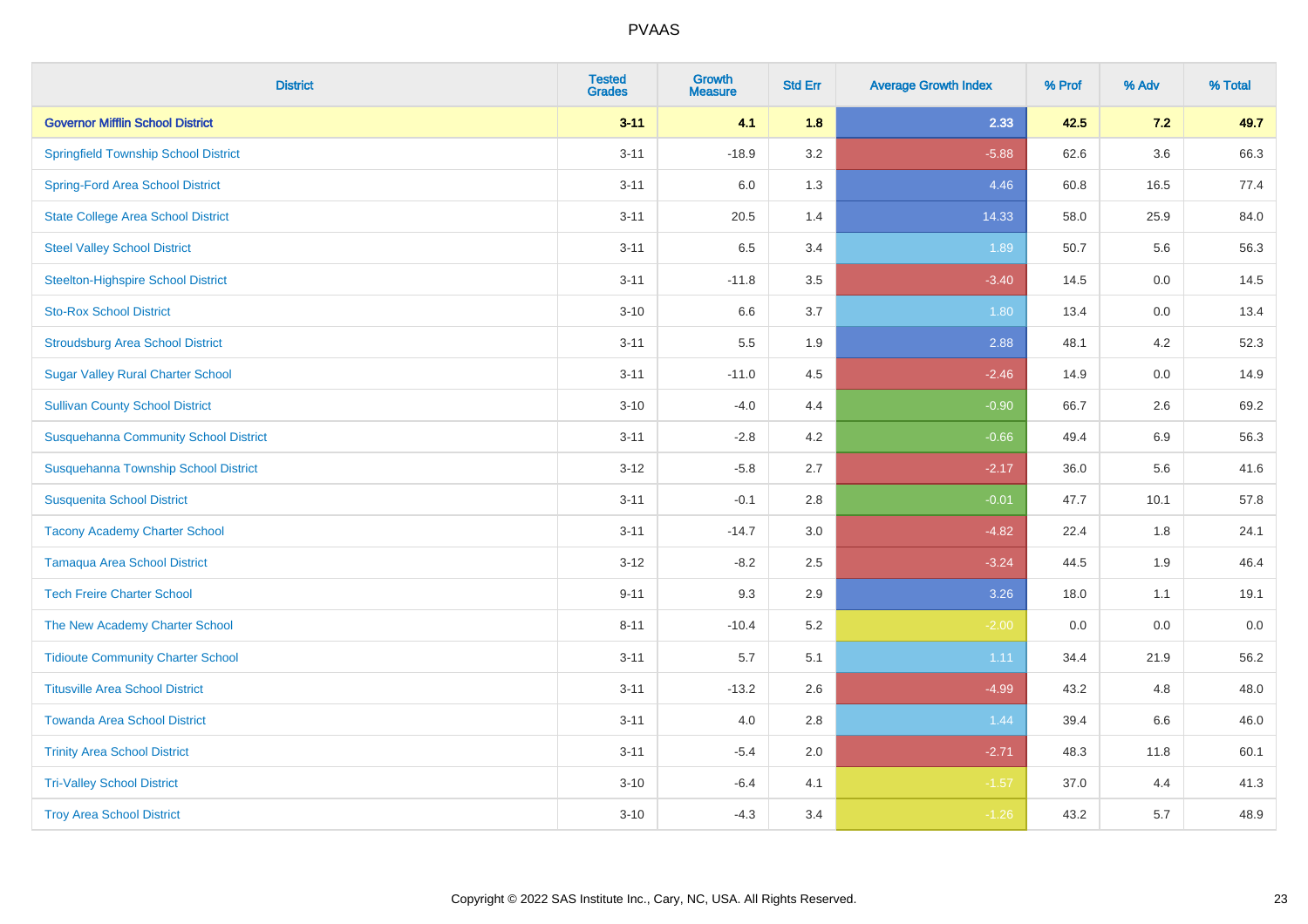| <b>District</b>                                | <b>Tested</b><br><b>Grades</b> | <b>Growth</b><br><b>Measure</b> | <b>Std Err</b> | <b>Average Growth Index</b> | % Prof | % Adv   | % Total |
|------------------------------------------------|--------------------------------|---------------------------------|----------------|-----------------------------|--------|---------|---------|
| <b>Governor Mifflin School District</b>        | $3 - 11$                       | 4.1                             | 1.8            | 2.33                        | 42.5   | 7.2     | 49.7    |
| <b>Tulpehocken Area School District</b>        | $3 - 12$                       | $-13.7$                         | 2.8            | $-4.81$                     | 36.7   | $2.8\,$ | 39.4    |
| <b>Tunkhannock Area School District</b>        | $3 - 11$                       | 2.3                             | 2.2            | 1.01                        | 44.9   | 9.6     | 54.6    |
| <b>Turkeyfoot Valley Area School District</b>  | $3 - 12$                       | $-4.3$                          | 5.6            | $-0.76$                     | 22.0   | 5.1     | 27.1    |
| <b>Tuscarora School District</b>               | $3 - 11$                       | $-0.6$                          | 2.3            | $-0.27$                     | 45.1   | 8.1     | 53.2    |
| <b>Tussey Mountain School District</b>         | $3 - 12$                       | 1.5                             | 3.7            | 0.40                        | 38.6   | 1.8     | 40.4    |
| <b>Twin Valley School District</b>             | $3 - 12$                       | $-3.6$                          | 2.1            | $-1.69$                     | 49.6   | 7.1     | 56.8    |
| <b>Tyrone Area School District</b>             | $3 - 12$                       | 19.7                            | 2.5            | 7.87                        | 60.4   | 16.7    | 77.1    |
| <b>Union Area School District</b>              | $3 - 11$                       | 1.9                             | 4.3            | 0.44                        | 61.5   | 0.0     | 61.5    |
| <b>Union City Area School District</b>         | $3 - 12$                       | $-10.2$                         | 3.6            | $-2.87$                     | 42.9   | 3.2     | 46.0    |
| <b>Union School District</b>                   | $3 - 12$                       | 2.3                             | 4.2            | 0.54                        | 32.6   | 7.0     | 39.5    |
| <b>Uniontown Area School District</b>          | $3 - 11$                       | 6.0                             | 3.2            | 1.87                        | 62.4   | 5.9     | 68.2    |
| <b>Unionville-Chadds Ford School District</b>  | $3 - 11$                       | 17.1                            | 3.1            | 5.51                        | 68.1   | 13.2    | 81.3    |
| <b>United School District</b>                  | $3 - 11$                       | 2.1                             | 3.4            | 0.63                        | 60.3   | 6.6     | 66.9    |
| <b>Universal Audenried Charter School</b>      | $9 - 11$                       | $-5.8$                          | 2.4            | $-2.40$                     | 14.6   | 0.0     | 14.6    |
| <b>Upper Adams School District</b>             | $3 - 11$                       | 1.3                             | 2.9            | 0.47                        | 55.2   | $8.6\,$ | 63.8    |
| <b>Upper Darby School District</b>             | $3 - 12$                       | 6.9                             | 1.5            | 4.62                        | 45.0   | 6.7     | 51.7    |
| <b>Upper Dauphin Area School District</b>      | $3 - 11$                       | $-6.3$                          | $3.2\,$        | $-1.98$                     | 37.4   | 4.8     | 42.2    |
| <b>Upper Dublin School District</b>            | $3 - 12$                       | 15.4                            | 1.8            | 8.53                        | 60.8   | 24.8    | 85.6    |
| <b>Upper Merion Area School District</b>       | $3 - 11$                       | 15.3                            | 2.0            | 7.62                        | 59.3   | 19.3    | 78.6    |
| <b>Upper Moreland Township School District</b> | $3 - 11$                       | $-5.0$                          | 2.2            | $-2.31$                     | 57.9   | 4.0     | 61.9    |
| <b>Upper Perkiomen School District</b>         | $3 - 11$                       | 22.1                            | 2.1            | 10.74                       | 57.7   | 13.2    | 70.9    |
| <b>Upper Saint Clair School District</b>       | $3 - 11$                       | 18.5                            | 1.7            | 10.65                       | 61.8   | 30.1    | 91.9    |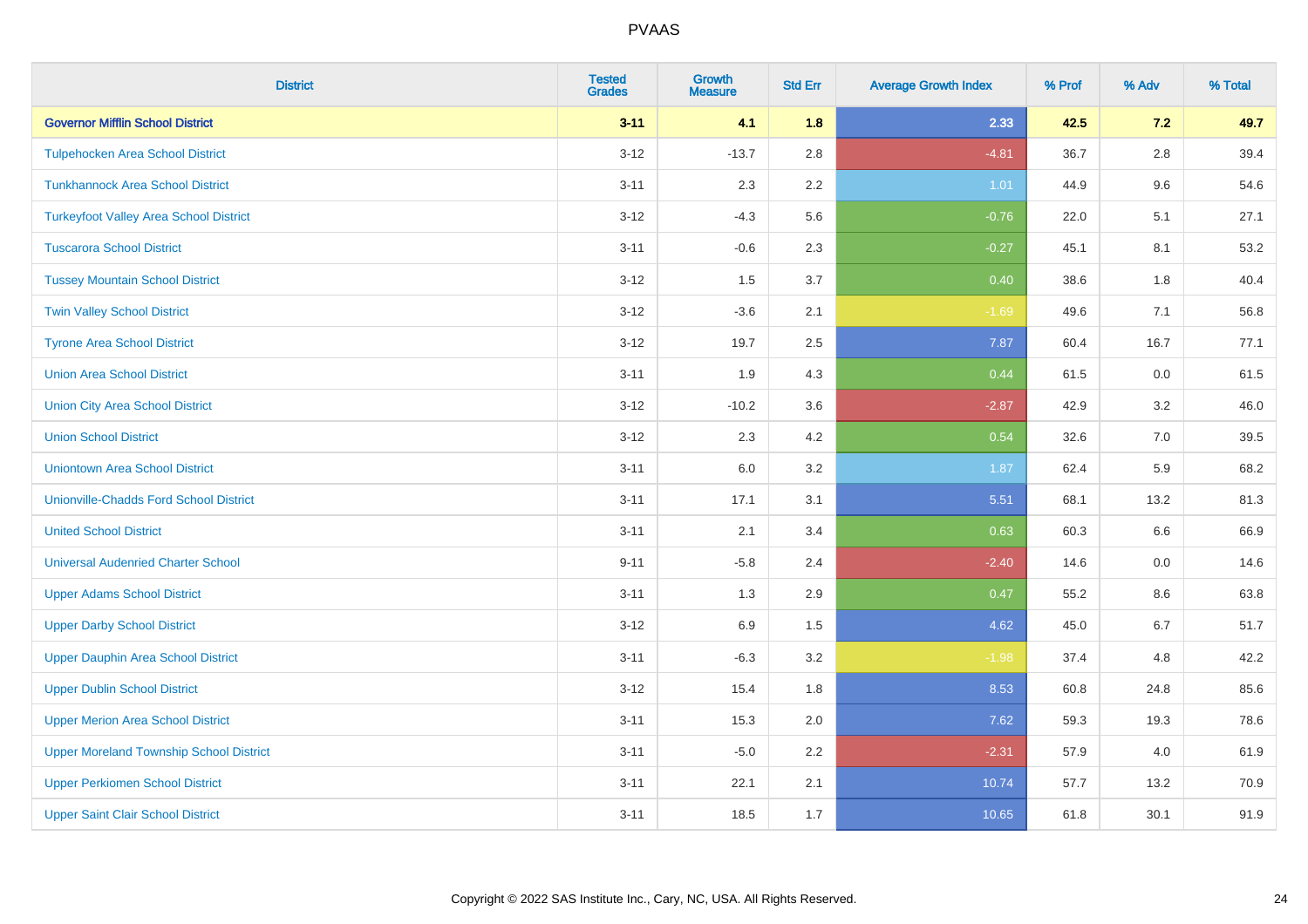| <b>District</b>                               | <b>Tested</b><br><b>Grades</b> | <b>Growth</b><br><b>Measure</b> | <b>Std Err</b> | <b>Average Growth Index</b> | % Prof | % Adv   | % Total |
|-----------------------------------------------|--------------------------------|---------------------------------|----------------|-----------------------------|--------|---------|---------|
| <b>Governor Mifflin School District</b>       | $3 - 11$                       | 4.1                             | 1.8            | 2.33                        | 42.5   | 7.2     | 49.7    |
| Urban Pathways 6-12 Charter School            | $6 - 11$                       | 4.8                             | 6.4            | 0.75                        | 28.6   | $0.0\,$ | 28.6    |
| <b>Valley Grove School District</b>           | $3 - 10$                       | $-3.7$                          | 3.7            | $-1.01$                     | 51.2   | 6.1     | 57.3    |
| <b>Valley View School District</b>            | $3 - 11$                       | 18.1                            | 2.4            | 7.42                        | 53.7   | 14.7    | 68.4    |
| <b>Wallenpaupack Area School District</b>     | $3 - 11$                       | $-7.1$                          | 2.3            | $-3.09$                     | 40.8   | 2.4     | 43.1    |
| <b>Wallingford-Swarthmore School District</b> | $3 - 10$                       | 0.9                             | 2.4            | 0.38                        | 64.4   | 22.7    | 87.1    |
| <b>Warren County School District</b>          | $3 - 11$                       | $-0.1$                          | 1.8            | $-0.06$                     | 37.2   | 5.3     | 42.6    |
| <b>Warrior Run School District</b>            | $3 - 11$                       | 4.6                             | 3.0            | 1.51                        | 40.9   | 8.1     | 49.0    |
| <b>Warwick School District</b>                | $3 - 11$                       | 5.2                             | 1.9            | 2.76                        | 46.4   | 17.0    | 63.3    |
| <b>Washington School District</b>             | $3 - 11$                       | $-4.9$                          | $2.8\,$        | $-1.76$                     | 30.1   | 2.4     | 32.5    |
| <b>Wattsburg Area School District</b>         | $3 - 11$                       | 6.5                             | 2.7            | 2.43                        | 42.7   | 7.6     | 50.3    |
| <b>Wayne Highlands School District</b>        | $3 - 11$                       | 7.8                             | 2.4            | 3.23                        | 52.3   | 13.1    | 65.4    |
| <b>Waynesboro Area School District</b>        | $3 - 12$                       | $-6.1$                          | 1.9            | $-3.20$                     | 50.0   | $6.8\,$ | 56.8    |
| <b>Wellsboro Area School District</b>         | $3 - 11$                       | $-12.4$                         | 3.0            | $-4.11$                     | 49.2   | 11.9    | 61.1    |
| <b>West Allegheny School District</b>         | $3 - 12$                       | 4.0                             | 2.1            | 1.96                        | 63.1   | 15.7    | 78.8    |
| <b>West Branch Area School District</b>       | $3 - 11$                       | 0.2                             | 3.8            | 0.05                        | 47.2   | 1.9     | 49.1    |
| <b>West Chester Area School District</b>      | $3 - 11$                       | 12.6                            | 1.2            | 10.38                       | 66.8   | 20.2    | 87.0    |
| <b>West Greene School District</b>            | $3 - 11$                       | $-4.5$                          | 4.3            | $-1.04$                     | 36.6   | 7.3     | 43.9    |
| West Jefferson Hills School District          | $3 - 11$                       | 1.8                             | 2.1            | 0.88                        | 55.7   | 20.8    | 76.4    |
| <b>West Middlesex Area School District</b>    | $3 - 10$                       | $-8.4$                          | 3.8            | $-2.21$                     | 34.9   | 2.8     | 37.6    |
| <b>West Mifflin Area School District</b>      | $3 - 12$                       | $-12.3$                         | 2.9            | $-4.22$                     | 39.7   | 10.3    | 50.0    |
| <b>West Perry School District</b>             | $3 - 11$                       | 12.5                            | 2.5            | 4.99                        | 56.6   | 8.4     | 65.0    |
| <b>West Shore School District</b>             | $3 - 12$                       | 5.0                             | 1.4            | 3.59                        | 54.2   | 9.4     | 63.6    |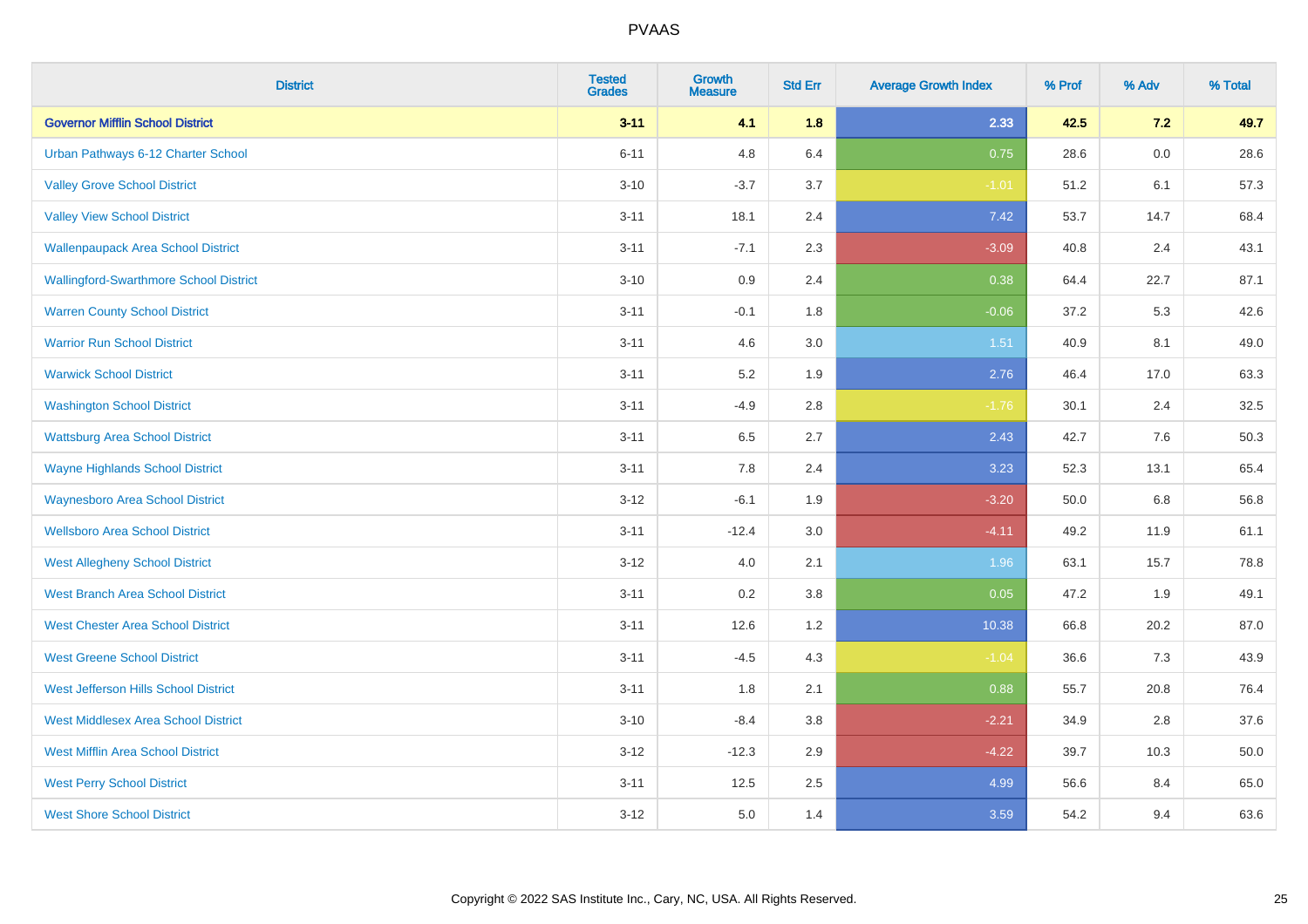| <b>District</b>                                 | <b>Tested</b><br><b>Grades</b> | <b>Growth</b><br><b>Measure</b> | <b>Std Err</b> | <b>Average Growth Index</b> | % Prof | % Adv | % Total |
|-------------------------------------------------|--------------------------------|---------------------------------|----------------|-----------------------------|--------|-------|---------|
| <b>Governor Mifflin School District</b>         | $3 - 11$                       | 4.1                             | 1.8            | 2.33                        | 42.5   | 7.2   | 49.7    |
| <b>West Side CTC</b>                            | $9 - 10$                       | $-37.4$                         | 4.3            | $-8.64$                     | 8.8    | 0.0   | $8.8\,$ |
| <b>West York Area School District</b>           | $3 - 12$                       | 3.2                             | 2.3            | 1.38                        | 53.8   | 4.4   | 58.2    |
| <b>Western Beaver County School District</b>    | $3 - 11$                       | $-7.8$                          | 4.2            | $-1.87$                     | 56.5   | 6.5   | 63.0    |
| <b>Western Wayne School District</b>            | $3 - 11$                       | 5.6                             | 2.9            | 1.93                        | 41.3   | 17.4  | 58.7    |
| <b>Westinghouse Arts Academy Charter School</b> | $9 - 10$                       | $-0.7$                          | 3.6            | $-0.19$                     | 59.2   | 8.4   | 67.6    |
| <b>Westmont Hilltop School District</b>         | $3 - 11$                       | $-4.0$                          | 2.8            | $-1.40$                     | 36.3   | 13.3  | 49.6    |
| <b>Whitehall-Coplay School District</b>         | $3 - 11$                       | 6.1                             | 1.8            | 3.45                        | 49.3   | 7.4   | 56.6    |
| <b>Wilkes-Barre Area School District</b>        | $3 - 11$                       | 0.1                             | 3.2            | 0.02                        | 35.5   | 5.4   | 40.9    |
| <b>William Penn School District</b>             | $3 - 12$                       | 8.3                             | 2.1            | 3.99                        | 35.6   | 3.0   | 38.7    |
| <b>Williams Valley School District</b>          | $3 - 11$                       | $-7.3$                          | 3.4            | $-2.13$                     | 23.2   | 0.0   | 23.2    |
| <b>Williamsburg Community School District</b>   | $3 - 11$                       | $-14.3$                         | 4.1            | $-3.48$                     | 28.3   | 0.0   | 28.3    |
| <b>Williamsport Area School District</b>        | $3 - 11$                       | 1.9                             | 1.8            | 1.04                        | 44.1   | 12.8  | 56.9    |
| Wilmington Area School District                 | $3 - 11$                       | 7.5                             | 3.0            | 2.48                        | 55.1   | 5.1   | 60.2    |
| <b>Wilson Area School District</b>              | $3 - 11$                       | 6.0                             | 2.6            | 2.30                        | 48.7   | 8.5   | 57.2    |
| <b>Wilson School District</b>                   | $3 - 12$                       | $8.8\,$                         | 1.5            | 5.96                        | 52.6   | 14.6  | 67.2    |
| <b>Windber Area School District</b>             | $3 - 11$                       | $-7.2$                          | 3.2            | $-2.24$                     | 55.4   | 7.2   | 62.6    |
| <b>Wissahickon School District</b>              | $3 - 10$                       | 12.5                            | 1.8            | 6.85                        | 58.3   | 22.4  | 80.7    |
| <b>Woodland Hills School District</b>           | $3 - 12$                       | 3.2                             | 2.6            | 1.22                        | 31.4   | 3.6   | 35.0    |
| <b>Wyalusing Area School District</b>           | $3 - 12$                       | 8.8                             | 3.3            | 2.68                        | 54.6   | 11.7  | 66.2    |
| <b>Wyoming Area School District</b>             | $3 - 10$                       | $-1.3$                          | 2.6            | $-0.50$                     | 53.8   | 10.8  | 64.6    |
| <b>Wyoming Valley West School District</b>      | $3 - 11$                       | $-2.2$                          | 2.4            | $-0.91$                     | 49.4   | 3.0   | 52.4    |
| <b>Wyomissing Area School District</b>          | $3 - 12$                       | 0.8                             | 2.6            | 0.33                        | 55.7   | 17.6  | 73.3    |